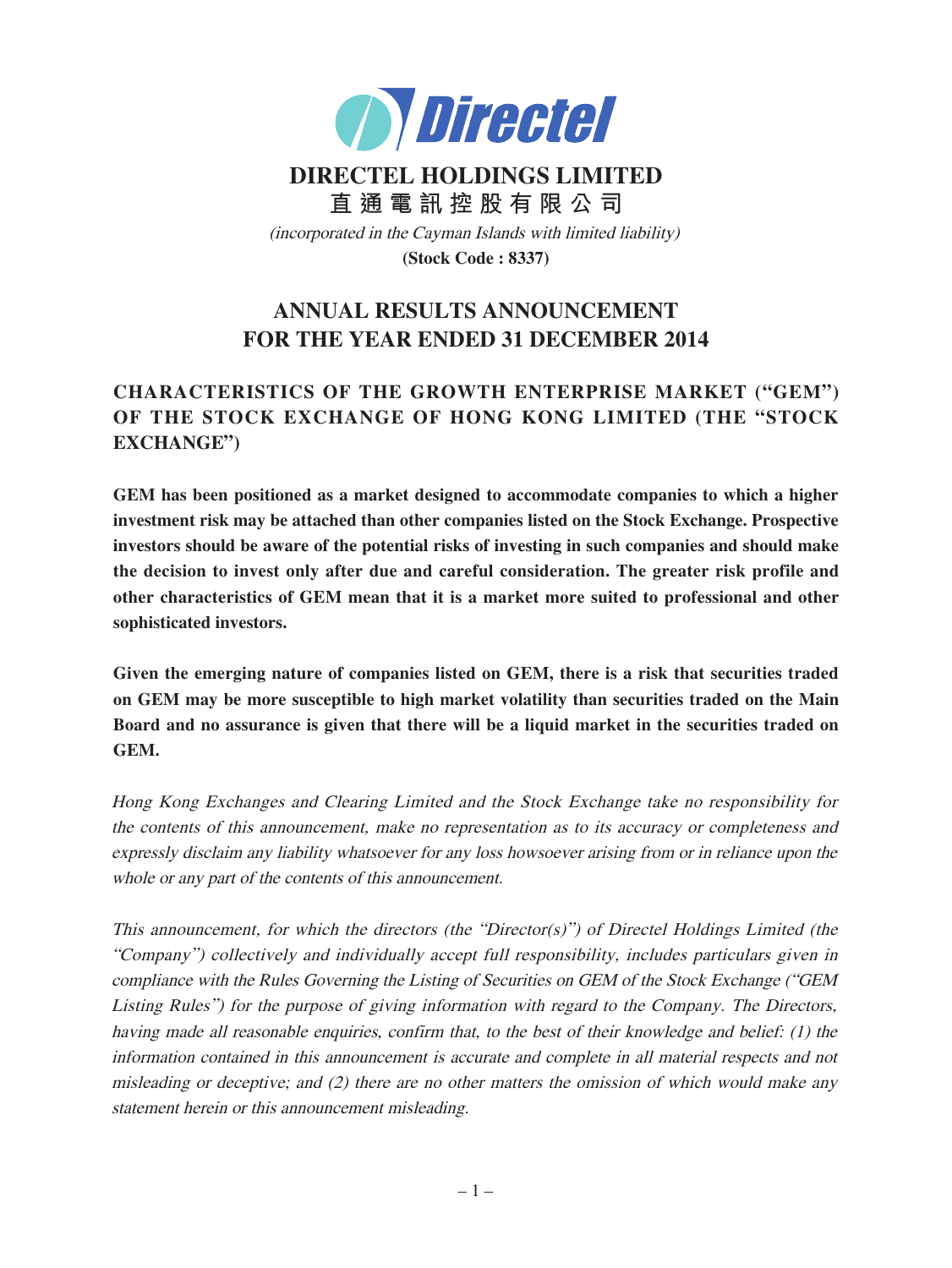# **HIGHLIGHTS**

- ‧ Turnover for the year ended 31 December 2014 was approximately HK\$22,680,000, representing a decrease of approximately 55.4% as compared with 2013.
- ‧ Loss attributable to shareholders of the Company for the year ended 31 December 2014 was approximately HK\$24,940,000 while profit attributable to shareholders of the Company for the year ended 31 December 2013 was approximately HK\$10,081,000.
- ‧ Basic and diluted loss per share was 2.40 HK cents for the year ended 31 December 2014 while basic and diluted profit per share was 0.97 HK cents for the year ended 31 December 2013.
- The Board does not recommend the payment of a final dividend for the year ended 31 December 2014.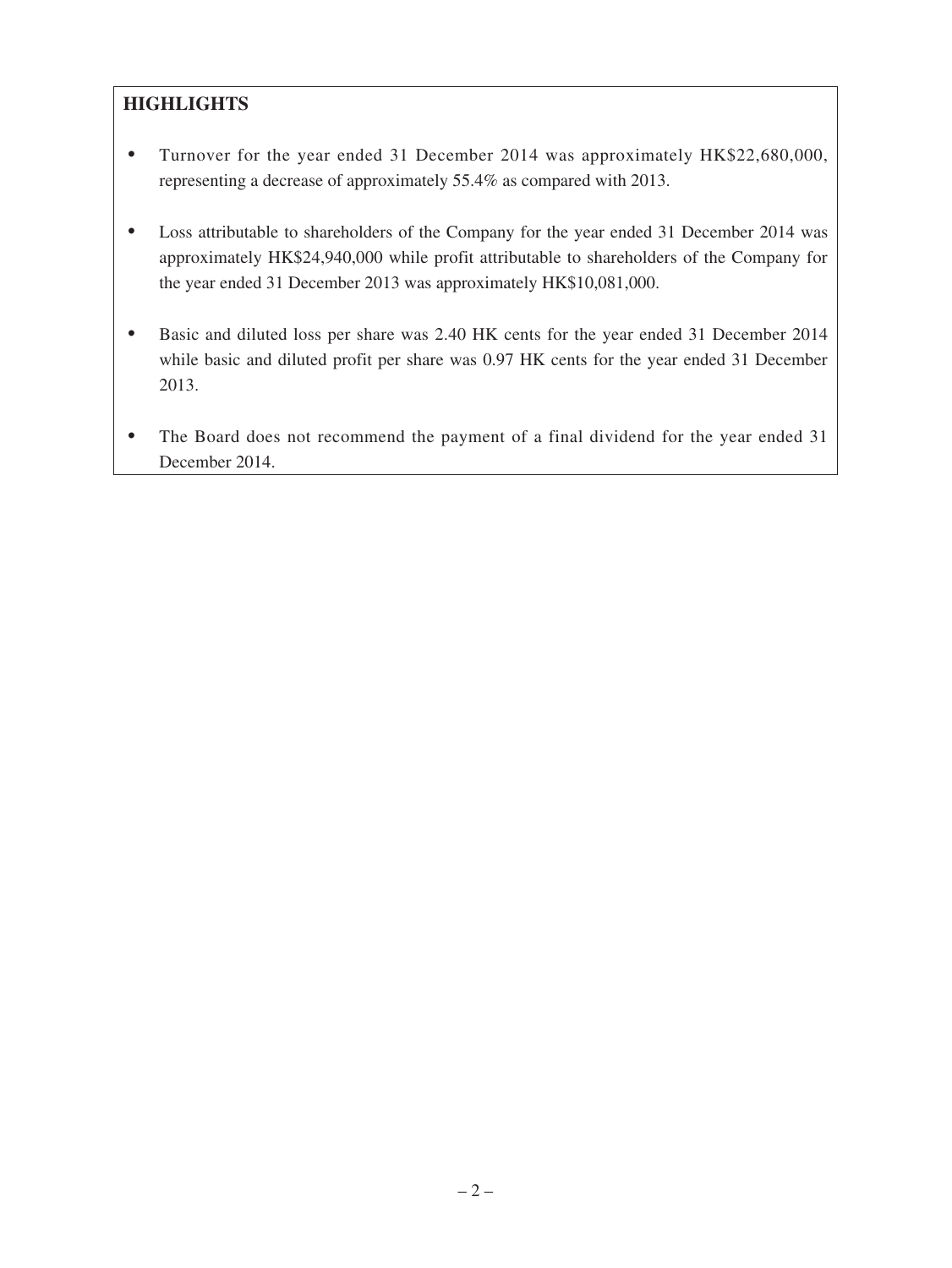### **ANNUAL RESULTS FOR THE YEAR ENDED 31 DECEMBER 2014**

The board of Directors (the "Board") of the Company is pleased to announce the audited consolidated results of the Company and its subsidiaries (together referred to as the "Group") for the year ended 31 December 2014 together with the comparative figures for the previous year as follows:

# **CONSOLIDATED STATEMENT OF PROFIT OR LOSS AND OTHER COMPREHENSIVE INCOME**

For the year ended 31 December 2014

|                                                                              |                | 2014            | 2013      |
|------------------------------------------------------------------------------|----------------|-----------------|-----------|
|                                                                              | <b>Note</b>    | <b>HK\$'000</b> | HK\$'000  |
| <b>Turnover</b>                                                              | $\overline{4}$ | 22,680          | 50,882    |
| Cost of sales                                                                |                | (20, 324)       | (25,106)  |
| <b>Gross profit</b>                                                          |                | 2,356           | 25,776    |
| Other revenue                                                                | 5(a)           | 2,365           | 613       |
| Other net (loss)/income                                                      | 5(b)           | (657)           | 415       |
| Administrative and other operating expenses                                  |                | (13, 112)       | (14, 555) |
| (Provision for)/reversal of impairment loss                                  |                |                 |           |
| on trade receivables                                                         |                | (14, 322)       | 66        |
| (Loss)/profit before taxation                                                | 6              | (23,370)        | 12,315    |
| Income tax                                                                   | $\overline{7}$ | (1,570)         | (2, 234)  |
| (Loss)/profit and total comprehensive income<br>for the year attributable to |                |                 |           |
| equity shareholders of the Company                                           |                | (24, 940)       | 10,081    |
| (Loss)/earnings per share                                                    |                |                 |           |
| — Basic and diluted (HK cents)                                               | 9              | (2.40)          | 0.97      |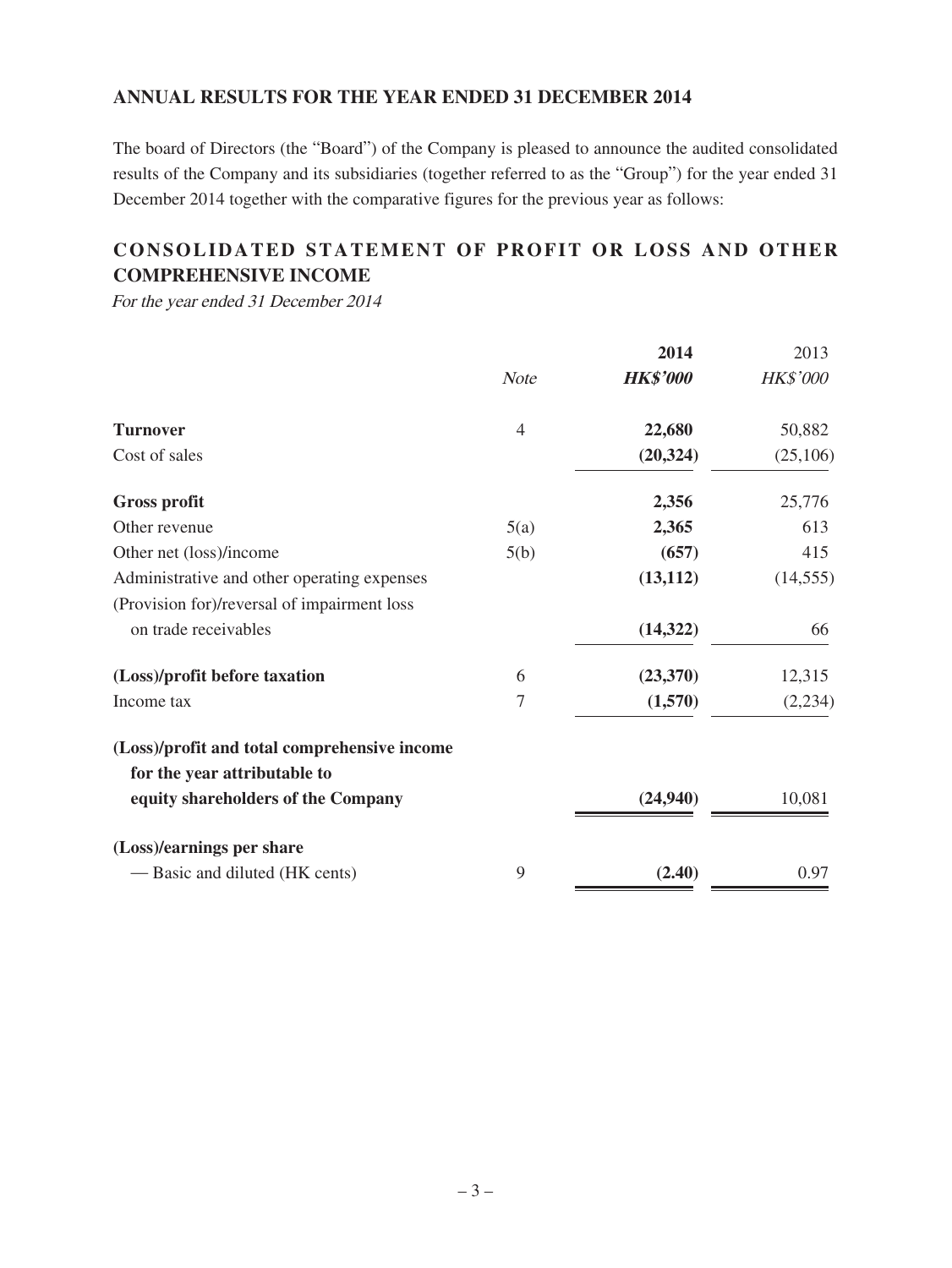# **CONSOLIDATED STATEMENT OF FINANCIAL POSITION**

At 31 December 2014

|                                              |             | 2014                | 2013            |
|----------------------------------------------|-------------|---------------------|-----------------|
|                                              | <b>Note</b> | <b>HK\$'000</b>     | HK\$'000        |
| <b>Non-current assets</b>                    |             |                     |                 |
| Property, plant and equipment                | 10          | 4,361               | 5,108           |
| Deposits                                     |             | 1,516               |                 |
| Deferred tax assets                          |             |                     | 1,585           |
| <b>Total non-current assets</b>              |             | 5,877               | 6,693           |
| <b>Current assets</b>                        |             |                     |                 |
| Inventories                                  | 11          | 183                 | 314             |
| Trade receivables                            | 12          | 21,415              | 30,280          |
| Other receivables, deposits and prepayments  | 12          | 5,946               | 6,049           |
| Taxation recoverable                         |             | 1,984               | 1,394           |
| Cash at bank and in hand                     | 13          | 112,440             | 126,229         |
| <b>Total current assets</b>                  |             |                     | 141,968 164,266 |
| <b>Current liabilities</b>                   |             |                     |                 |
| Payables and accruals                        | 14          | 7,654               | 7,453           |
| Taxation payable                             |             | 85                  |                 |
| <b>Total current liabilities</b>             |             | 7,739               | 7,453           |
| <b>Net current assets</b>                    |             | $134,229$ $156,813$ |                 |
| <b>Total assets less current liabilities</b> |             |                     | 140,106 163,506 |
| <b>Non-current liabilities</b>               |             |                     |                 |
| Deferred tax liabilities                     |             | 689                 | 803             |
| Net assets                                   |             | 139,417             | 162,703         |
| <b>Capital and reserves</b>                  |             |                     |                 |
| Share capital                                |             | 10,375              | 10,375          |
| Share premium                                |             | 67,499              | 67,499          |
| Warrant reserve                              |             | 1,654               |                 |
| Retained earnings                            |             | 59,889              | 84,829          |
| <b>Total equity</b>                          |             | 139,417             | 162,703         |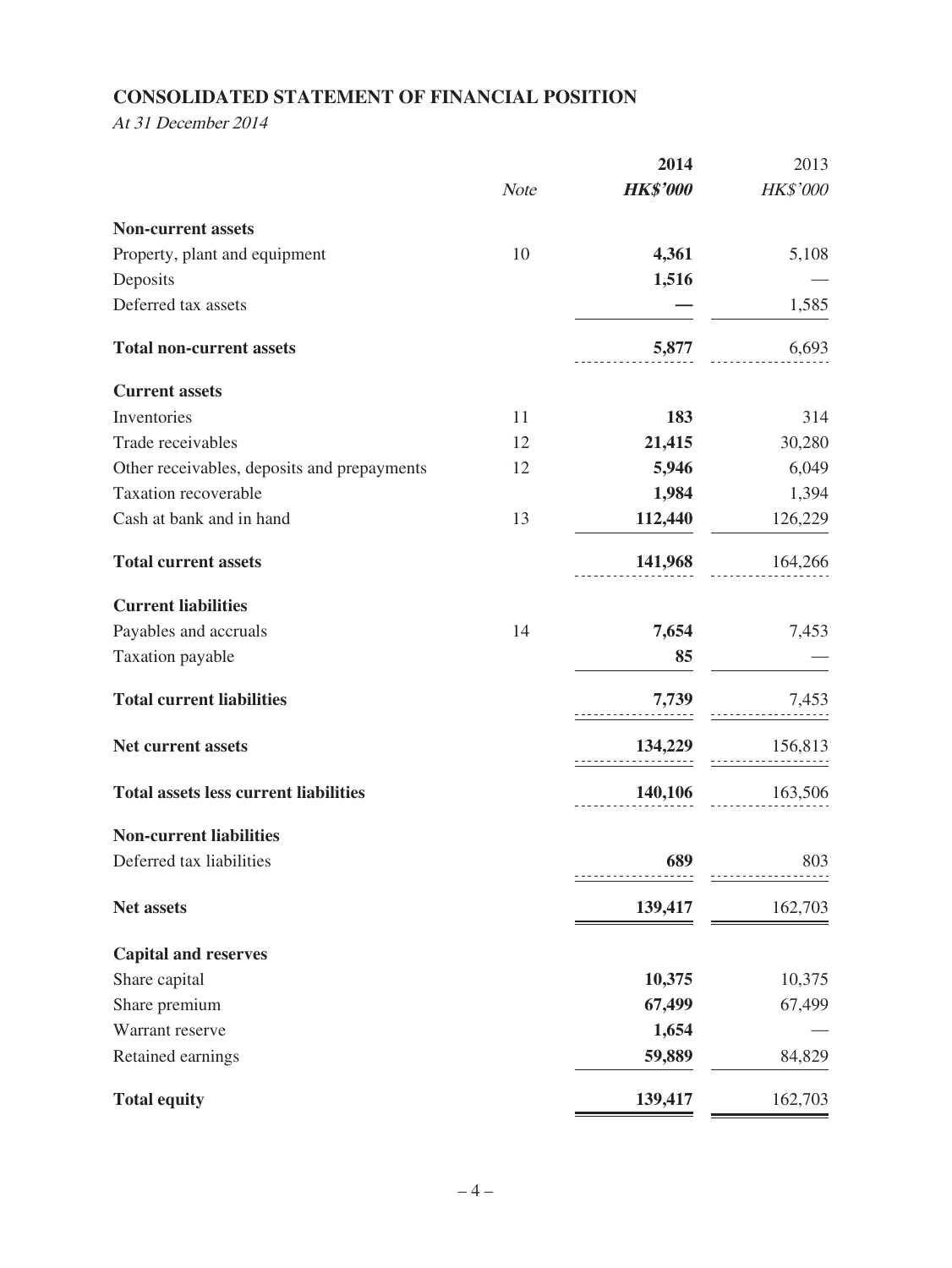# **CONSOLIDATED STATEMENT OF CHANGES IN EQUITY**

For the year ended 31 December 2014

|                                    | <b>Share</b><br>capital<br><b>HK\$'000</b> | <b>Share</b><br>premium<br><b>HK\$'000</b> | <b>Warrant</b><br>reserve<br><b>HK\$'000</b> | <b>Retained</b><br>earnings<br><b>HK\$'000</b> | <b>Total</b><br>equity<br><b>HK\$'000</b> |
|------------------------------------|--------------------------------------------|--------------------------------------------|----------------------------------------------|------------------------------------------------|-------------------------------------------|
| At 1 January 2013                  | 10,375                                     | 67,499                                     |                                              | 74,748                                         | 152,622                                   |
| Change in equity for 2013:         |                                            |                                            |                                              |                                                |                                           |
| Profit and total comprehensive     |                                            |                                            |                                              |                                                |                                           |
| income for the year                |                                            |                                            |                                              | 10,081                                         | 10,081                                    |
| At 31 December 2013 and            |                                            |                                            |                                              |                                                |                                           |
| at 1 January 2014                  | 10,375                                     | 67,499                                     |                                              | 84,829                                         | 162,703                                   |
| <b>Changes in equity for 2014:</b> |                                            |                                            |                                              |                                                |                                           |
| <b>Issue of unlisted warrants</b>  |                                            |                                            | 2,000                                        |                                                | 2,000                                     |
| Expenses attributable to issue of  |                                            |                                            |                                              |                                                |                                           |
| unlisted warrants                  |                                            |                                            | (346)                                        |                                                | (346)                                     |
| Loss and total comprehensive       |                                            |                                            |                                              |                                                |                                           |
| income for the year                |                                            |                                            |                                              | (24,940)                                       | (24,940)                                  |
| At 31 December 2014                | 10,375                                     | 67,499                                     | 1,654                                        | 59,889                                         | 139,417                                   |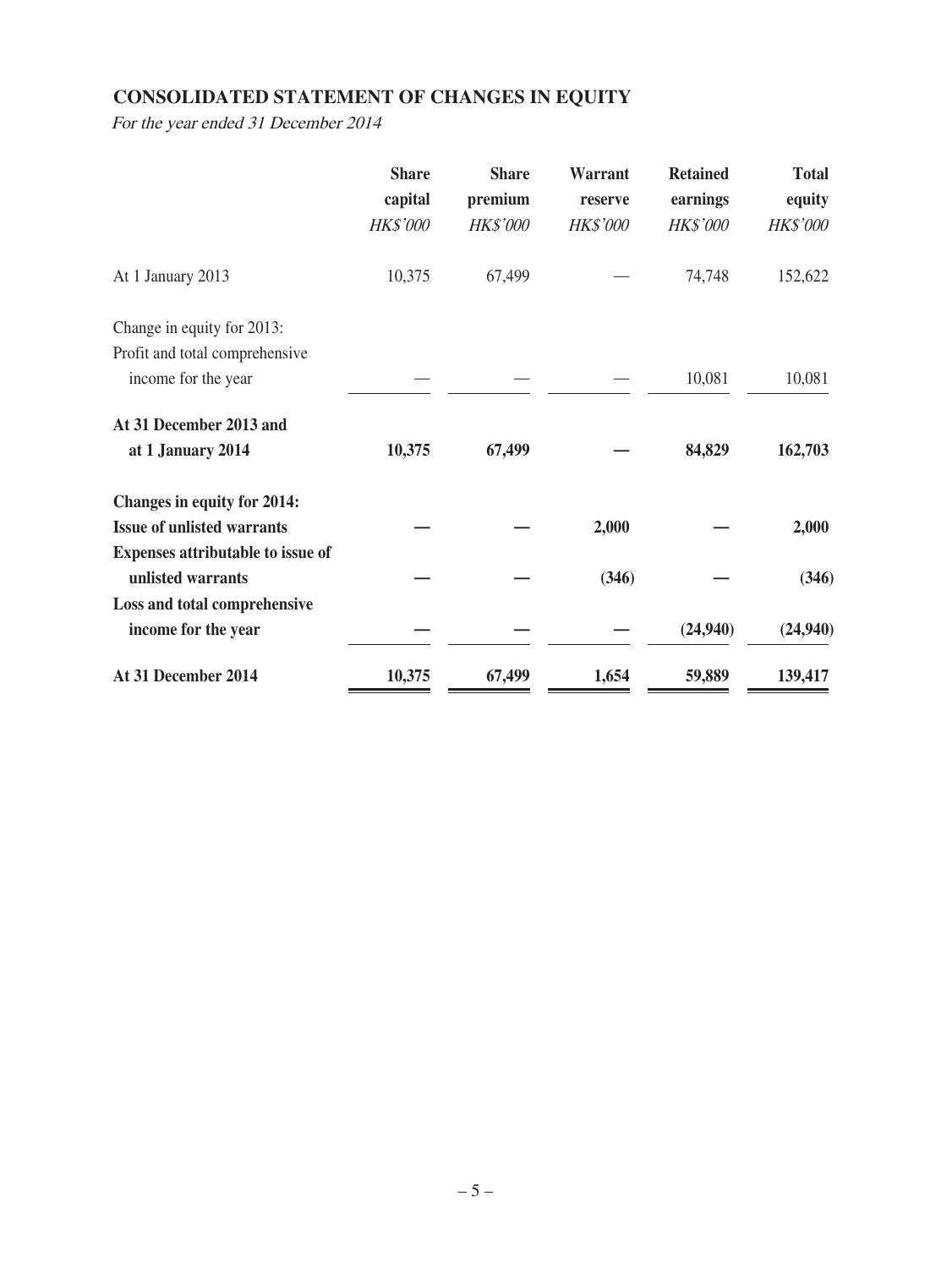### **NOTES**

### **1. BACKGROUND OF THE COMPANY**

Directel Holdings Limited ("the Company") was incorporated in the Cayman Islands on 28 July 2009 as an exempted company with limited liability under the Companies Law, Chapter 22 (Law 3 of 1961, as consolidated and revised) of the Cayman Islands. Its principal place of business in Hong Kong is at Office Nos. 1, 2, 14 and 15, 37th Floor, Hong Kong Plaza, No. 188 Connaught Road West, Hong Kong and its registered office is at Clifton House, 75 Fort Street, PO Box 1350, Grand Cayman KY1-1108, Cayman Islands.

The Company and its subsidiaries (together referred to as "the Group") are principally engaged in provision of telecommunications services.

### **2. BASIS OF PREPARATION**

The annual results set out in this announcement do not comprise the consolidated financial statements for the year ended 31 December 2014 but are extracted from the audited consolidated financial statements of the Group for the year ended 31 December 2014.

The financial statements have been prepared in accordance with all applicable International Financial Reporting Standards ("IFRSs"), which collective term includes all applicable individual International Financial Reporting Standards, International Accounting Standards ("IASs") and interpretations, issued by the International Accounting Standards Board ("IASB"). These financial statements also comply with the disclosure requirements of the Hong Kong Companies Ordinance and the applicable disclosure provisions of the Rules Governing the Listing of Securities on the Growth Enterprise Market of the Stock Exchange of Hong Kong Limited.

The preparation of financial statements in conformity with IFRSs requires management to make judgements, estimates and assumptions that affect the application of policies and reported amounts of assets, liabilities, income and expenses. Actual results may differ from these estimates.

Operating segments, and the amounts of each segment item reported in the financial statements, are identified from the financial information provided regularly to the Group's most senior executive management for the purposes of allocating resources to, and assessing the performance of, the Group's various lines of business and geographical locations.

The financial information provided to the chief operating decisions maker does not contain profit or loss information of each service line and the chief operating decision maker reviews the operating results of the Group as a whole. Therefore, the operations of the Group constitute one single reportable segment.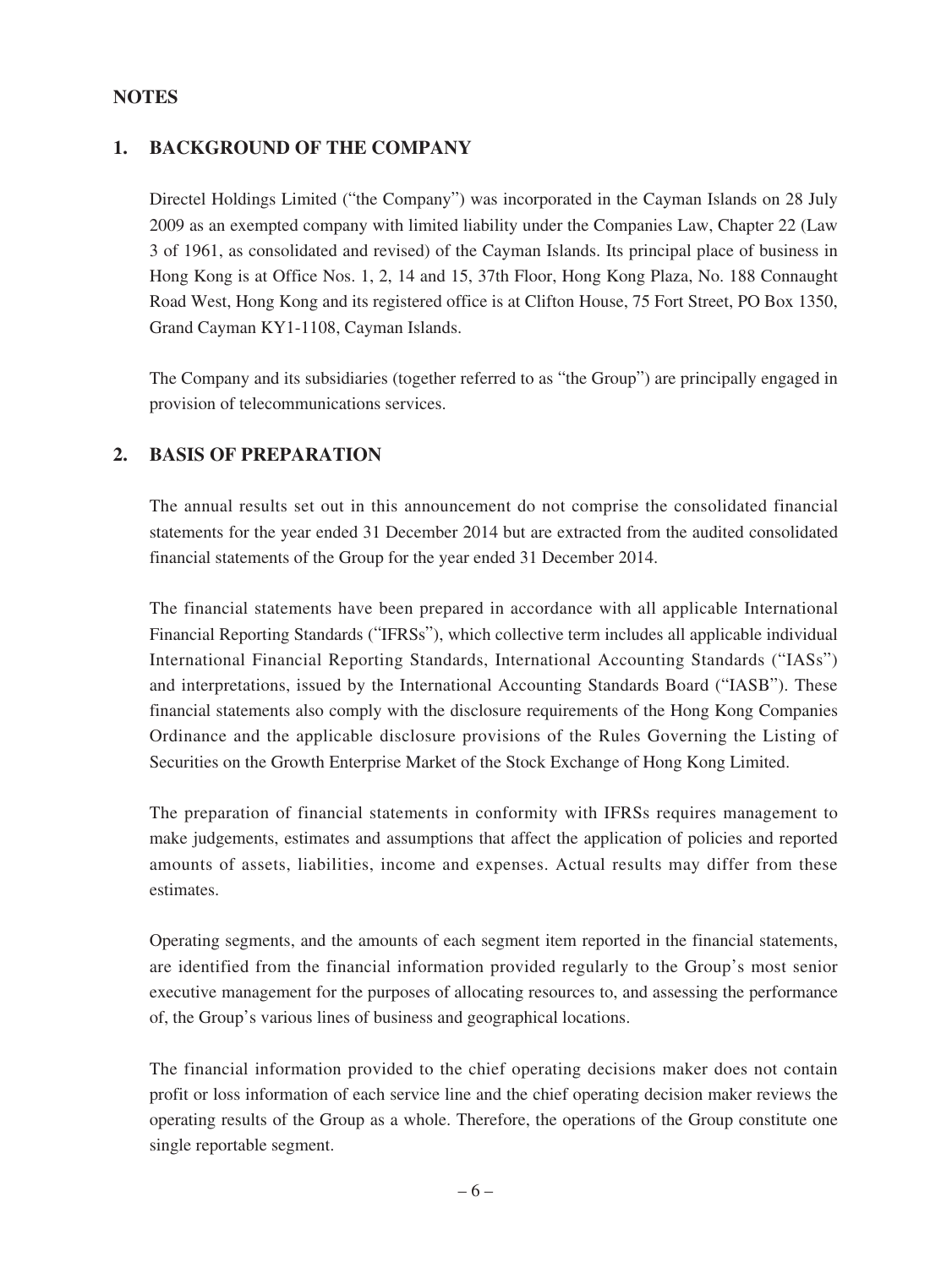# **3. CHANGES IN ACCOUNTING POLICIES**

The IASB has issued the following amendments to IFRSs and one new Interpretation that are first effective for the current accounting period of the Group and the Company:

- Amendments to IFRS 10, IFRS 12 and IAS 27, Investment entities
- Amendments to IAS 32, Offsetting financial assets and financial liabilities
- Amendments to IAS 36, Recoverable amount disclosures for non-financial assets

The Group has not applied any new standard or interpretation that is not yet effective for the current accounting period. Impacts of the adoption of the new or amended IFRSs are discussed below:

#### **Amendments to IFRS 10, IFRS 12 and IAS 27,Investment entities**

The amendments provide consolidation relief to those parents which qualify to be an investment entity as defined in the amended IFRS 10. Investment entities are required to measure their subsidiaries at fair value through profit or loss. These amendments do not have an impact on these financial statements as the Company does not qualify to be an investment entity.

#### **Amendments to IAS 32,Offsetting financial assets and financial liabilities**

The amendments to IAS 32 clarify the offsetting criteria in IAS 32. The amendments do not have an impact on these financial statements as they are consistent with the policies already adopted by the Group.

#### **Amendments to IAS 36, Recoverable amount disclosures for non-financial assets**

The amendments to IAS 36 modify the disclosure requirements for impaired non-financial assets. Among them, the amendments expand the disclosures required for an impaired asset or cash generating unit ("CGU") whose recoverable amount is based on fair value less costs of disposal. The adoption of these amendments does not have an impact on the financial statement of the Group.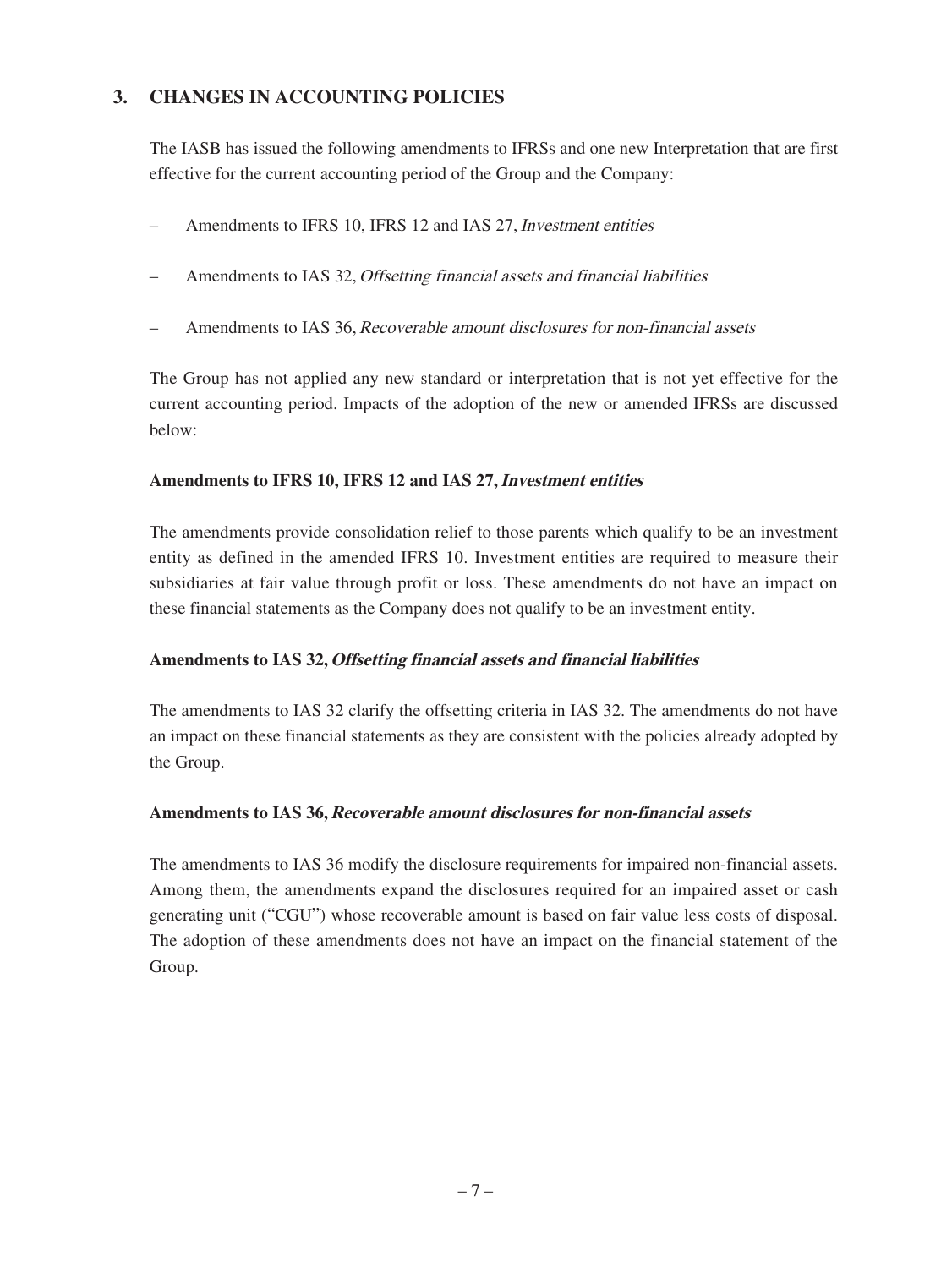### **4. TURNOVER**

|                                            | 2014            | 2013            |
|--------------------------------------------|-----------------|-----------------|
|                                            | <b>HK\$'000</b> | <b>HK\$'000</b> |
| Provision of telecommunications services   | 22,625          | 50,339          |
| Provision of telesales dealership services | 55              | 543             |
|                                            | 22,680          | 50,882          |

Revenue from transactions with external customers, including revenue derived from individual customers who are known to the Group to be subject to common control, amounting to 10% or more of the Group's aggregate turnover during the year are as follows:

|                             | 2014            | 2013            |
|-----------------------------|-----------------|-----------------|
|                             | <b>HK\$'000</b> | <b>HK\$'000</b> |
| The largest customer        | 8,802           | 17,416          |
| The second largest customer |                 | 9,440           |
| The third largest customer  |                 | 6,918           |

### **5. OTHER REVENUE AND OTHER NET (LOSS)/INCOME**

|            |                                    | 2014<br><b>HK\$'000</b> | 2013<br><b>HK\$'000</b> |
|------------|------------------------------------|-------------------------|-------------------------|
| <b>(a)</b> | Other revenue                      |                         |                         |
|            | Interest income from bank deposits | 2,348                   | 570                     |
|            | Sundry income                      | 17                      | 43                      |
|            |                                    | 2,365                   | 613                     |
| (b)        | Other net (loss)/income            |                         |                         |
|            |                                    | 2014                    | 2013                    |
|            |                                    | <b>HK\$'000</b>         | <b>HK\$'000</b>         |
|            | Net foreign exchange (loss)/gain   | (657)                   | 415                     |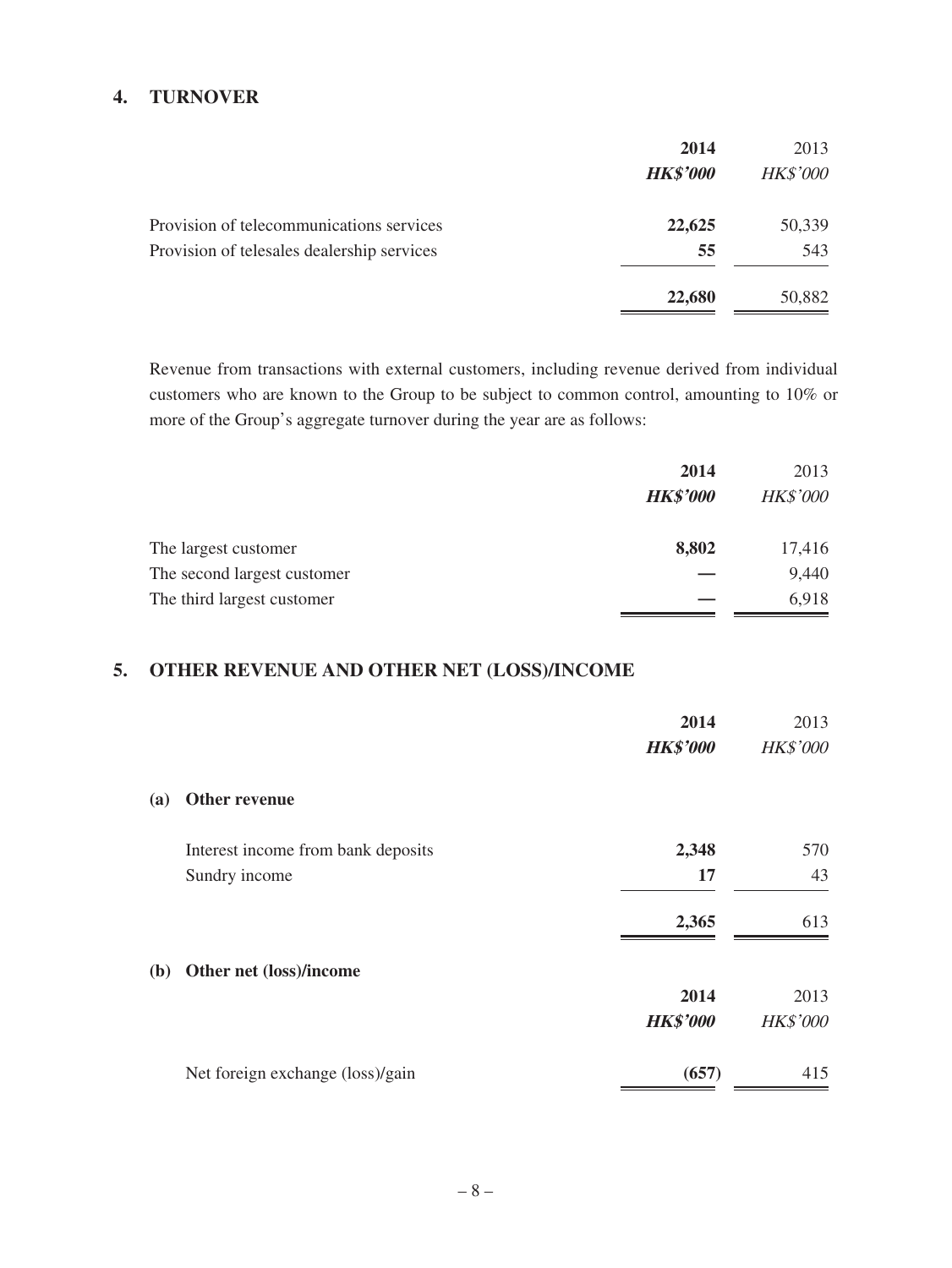# **6. (LOSS)/PROFIT BEFORE TAXATION**

(Loss)/profit before taxation is arrived at after charging:

## **(a) Staff costs**

|                                                       | 2014<br><b>HK\$'000</b> | 2013<br><b>HK\$'000</b> |
|-------------------------------------------------------|-------------------------|-------------------------|
| Salaries, wages and other benefits                    | 3,595                   | 3,507                   |
| Contributions to defined contribution retirement plan | 144                     | 145                     |
|                                                       | 3,739                   | 3,652                   |

### **(b) Other items**

|                                       | 2014            | 2013            |
|---------------------------------------|-----------------|-----------------|
|                                       | <b>HK\$'000</b> | <b>HK\$'000</b> |
|                                       |                 |                 |
| Cost of inventories                   | 636             | 741             |
| Depreciation                          | 884             | 920             |
| Licence charges                       | 1,959           | 2,320           |
| Operating lease charges in respect of |                 |                 |
| – rental of properties                | 528             | 528             |
| - rental of transmission lines        | 1,095           | 1,079           |
| Auditors' remuneration                |                 |                 |
| - audit services                      | 887             | 887             |
| - tax services                        | 76              | 76              |
| – other services                      | 10              | 10              |
| Repairs and maintenance               | 918             | 948             |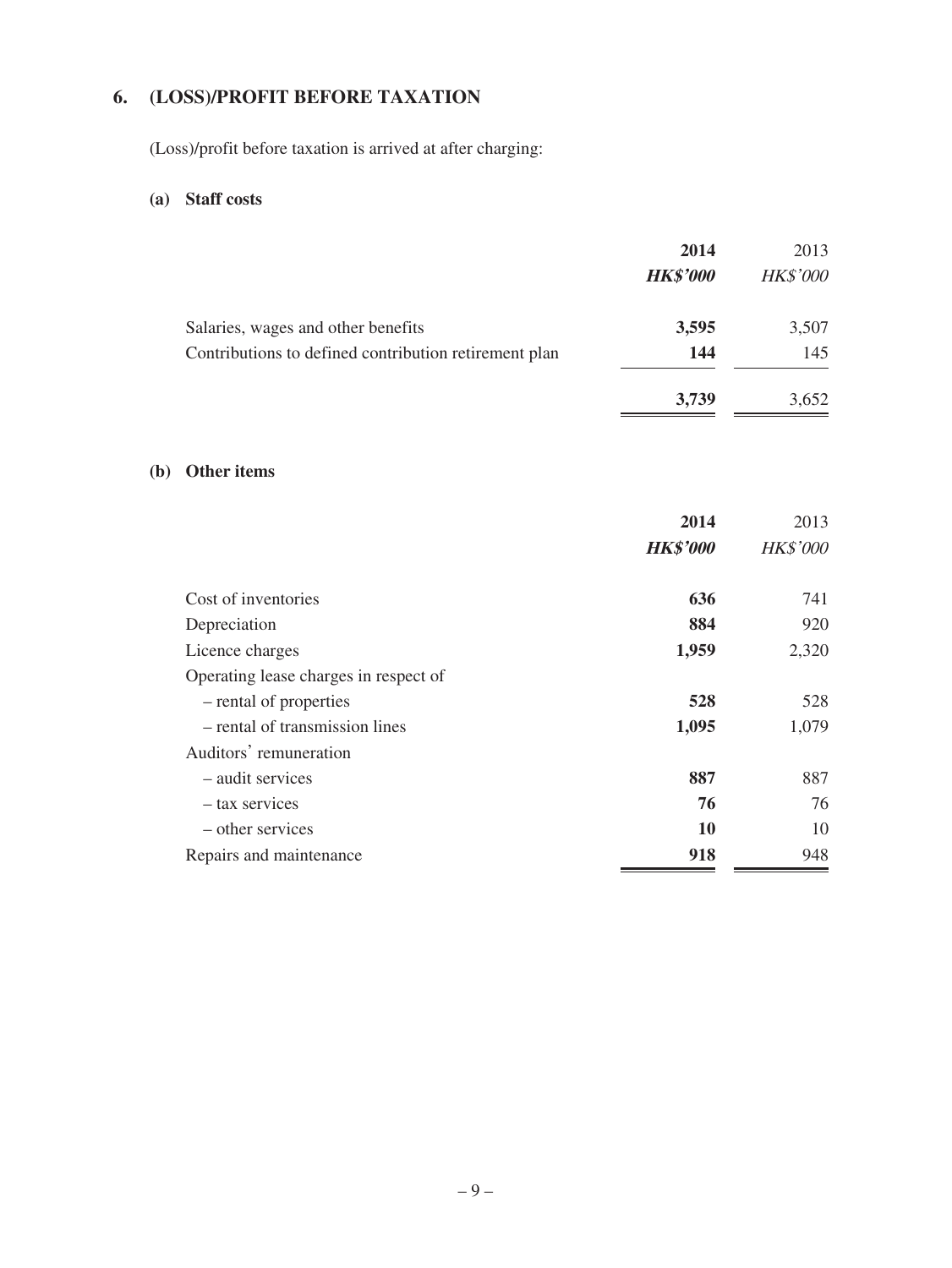# **7. INCOME TAX IN THE CONSOLIDATED STATEMENT OF PROFIT OR LOSS AND OTHER COMPREHENSIVE INCOME**

Taxation in the consolidated statement of profit or loss and other comprehensive income represents:

|                                     | 2014<br><b>HK\$'000</b> | 2013<br><b>HK\$'000</b> |
|-------------------------------------|-------------------------|-------------------------|
| Current tax – Hong Kong Profits Tax | 99                      | 1,998                   |
| Deferred tax                        | 1,471                   | 236                     |
|                                     | 1,570                   | 2,234                   |

The Company's Hong Kong subsidiaries are subject to Hong Kong Profits Tax. In addition, whilst the Company and Elitel Limited are incorporated in the Cayman Islands, they are considered as having a presence in Hong Kong for tax purpose since they are primarily managed and controlled in Hong Kong. Accordingly, they are subject to tax on an entity basis on income arising in or derived from Hong Kong. Provision for Hong Kong Profits Tax for the year ended 31 December 2014 is calculated at 16.5% (2013: 16.5%) of the estimated assessable profits for the year.

### **8. DIVIDENDS**

The Board does not recommend the payment of a final dividend for the year ended 31 December 2014 (2013: Nil).

### **9. (LOSS)/EARNINGS PER SHARE**

The calculation of basic (loss)/earnings per share is based on the loss attributable to ordinary equity shareholders of the Company of approximately HK\$24,940,000 (2013: profit of approximately HK\$10,081,000) and the weighted average of 1,037,500,000 (2013: 1,037,500,000) ordinary shares of the Company.

There were no potential dilutive ordinary shares during the prior years. Therefore, diluted earnings per share are the same as the basic earnings per share.

Diluted (loss) per share is the same as basic (loss) per share for the year 2014 as the potential ordinary shares under the unlisted warrants have anti-dilutive effects on the basic (loss) per share.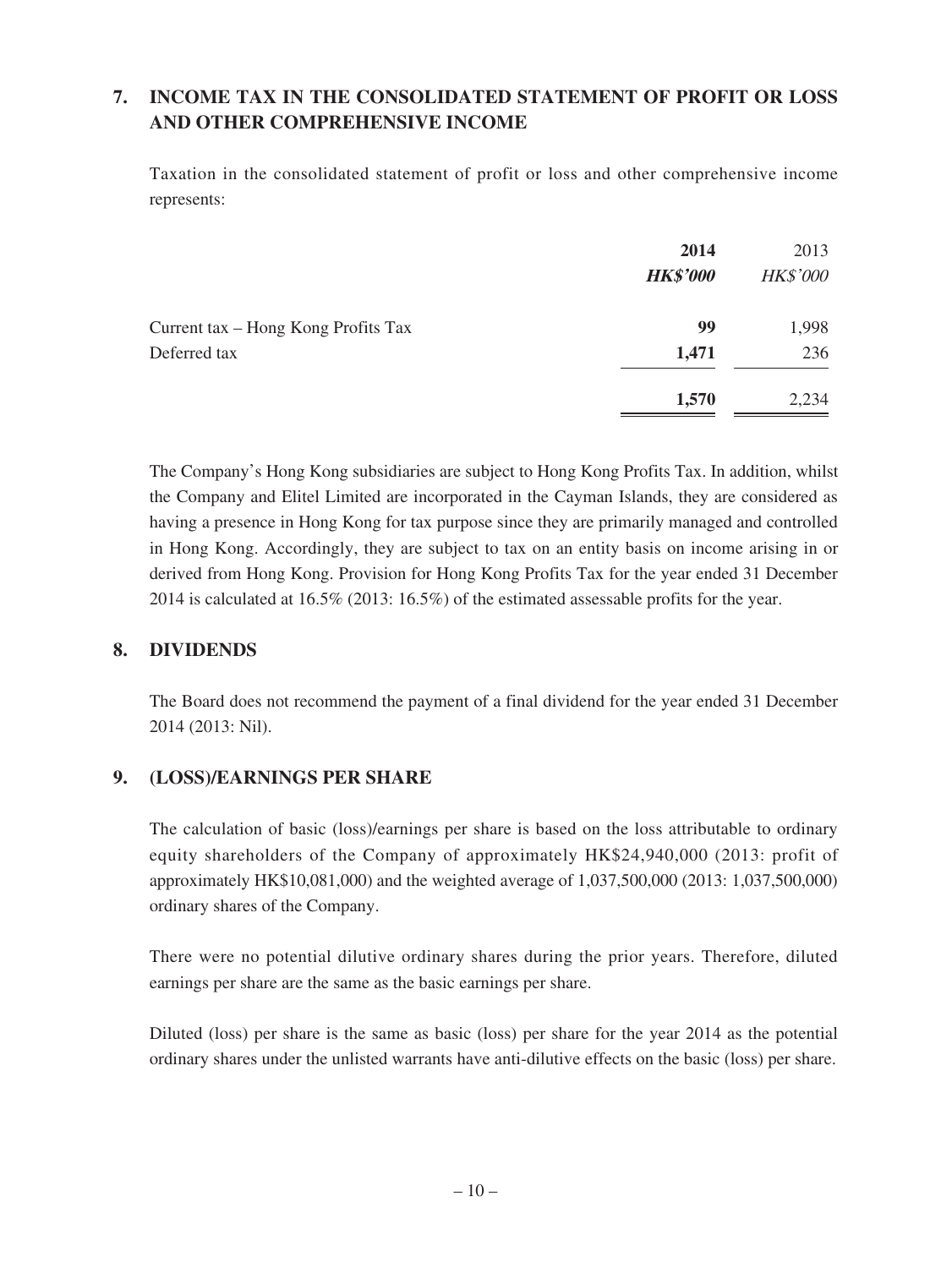### **10. PROPERTY, PLANT AND EQUIPMENT**

During the year ended 31 December 2014, the Group acquired property, plant and equipment with an aggregate cost of approximately HK\$137,000 (2013: approximately HK\$59,000).

### **11. INVENTORIES**

|                   | 2014<br><b>HK\$'000</b> | 2013<br><b>HK\$'000</b> |
|-------------------|-------------------------|-------------------------|
| SIM cards         | 156                     | 283                     |
| Recharge vouchers | 27                      | 31                      |
|                   | 183                     | 314                     |

### **12. RECEIVABLES, DEPOSITS AND PREPAYMENTS**

|                                             | 2014<br><b>HK\$'000</b> | 2013<br><b>HK\$'000</b> |
|---------------------------------------------|-------------------------|-------------------------|
| Trade receivables                           | 35,775                  | 30,318                  |
| Less: allowance for doubtful debts          | (14,360)                | (38)                    |
|                                             | 21,415                  | 30,280                  |
| Other receivables, deposits and prepayments | 5,946                   | 6,049                   |
|                                             | 27,361                  | 36,329                  |

Generally, provision of mobile phone services to the Group's major customers, including major mobile network operators and their dealers, are made in an open account with credit terms up to 30 days after the date of invoice. Subject to negotiations, credit terms can be extended to two to four months for certain customers with well-established trading and payment records on a caseby-case basis. Provision of mobile phone services to the Group's pre-paid users are made with payment in advance, whereas post-paid users are made in an open account with credit terms up to 12 days after the date of invoice. Payments for provision for telesales dealership services are made in bullet payments within one to five months after rendering of services.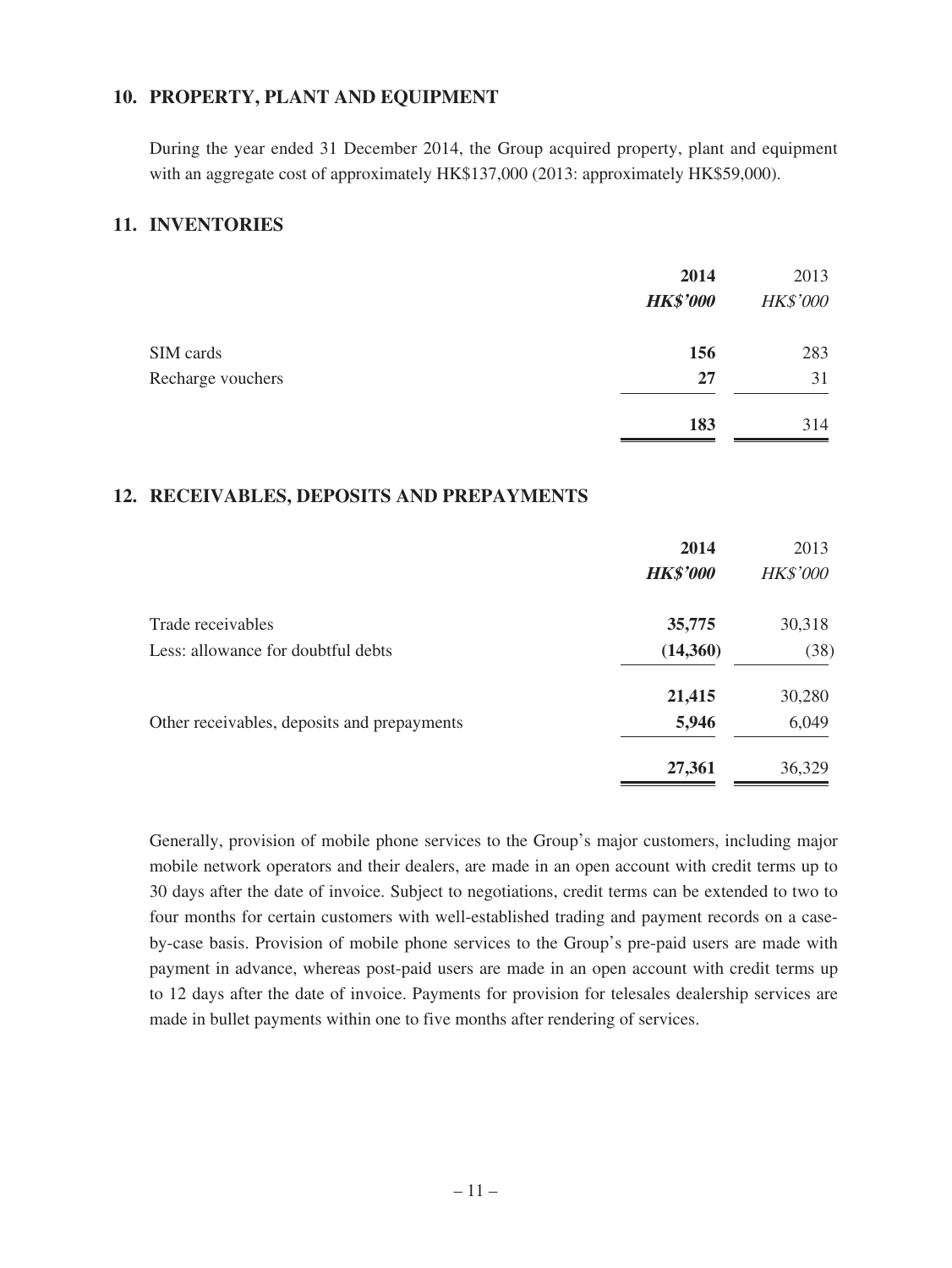### **12. RECEIVABLES, DEPOSITS AND PREPAYMENTS (Continued)**

#### **(a) Ageing analysis**

Included in trade receivables are trade debtors (net of allowance for doubtful debts) with the following ageing analysis by billing date as of the end of the reporting period:

|                                        | 2014            | 2013            |
|----------------------------------------|-----------------|-----------------|
|                                        | <b>HK\$'000</b> | <b>HK\$'000</b> |
| Within 1 month                         | 1,958           | 1,603           |
| Over 1 month but less than 3 months    | 2,572           | 4,504           |
| Over 3 months but less than 6 months   | 3,130           | 5,843           |
| Over 6 months but less than 12 months  | 4,448           | 5,976           |
| Over 12 months but less than 18 months | 5,529           | 6,188           |
| Over 18 months                         | 3,778           | 6,166           |
|                                        | 21,415          | 30,280          |

Included in trade receivables are trade debtors with the following ageing analysis by due date as of the end of the reporting period:

|                                                      | 2014            | 2013            |
|------------------------------------------------------|-----------------|-----------------|
|                                                      | <b>HK\$'000</b> | <b>HK\$'000</b> |
| Current                                              | 1,951           | 1,603           |
| Less than 1 month past due                           | 1,240           | 2,138           |
| 1 to 3 months past due                               | 2,270           | 5,405           |
| More than 3 months but less than 12 months past due  | 7,362           | 9,687           |
| More than 12 months but less than 18 months past due | 5,661           | 6,262           |
| More than 18 months past due                         | 17,291          | 5,223           |
|                                                      | 35,775          | 30,318          |
| Less: allowance for doubtful debts                   | (14,360)        | (38)            |
|                                                      | 21,415          | 30,280          |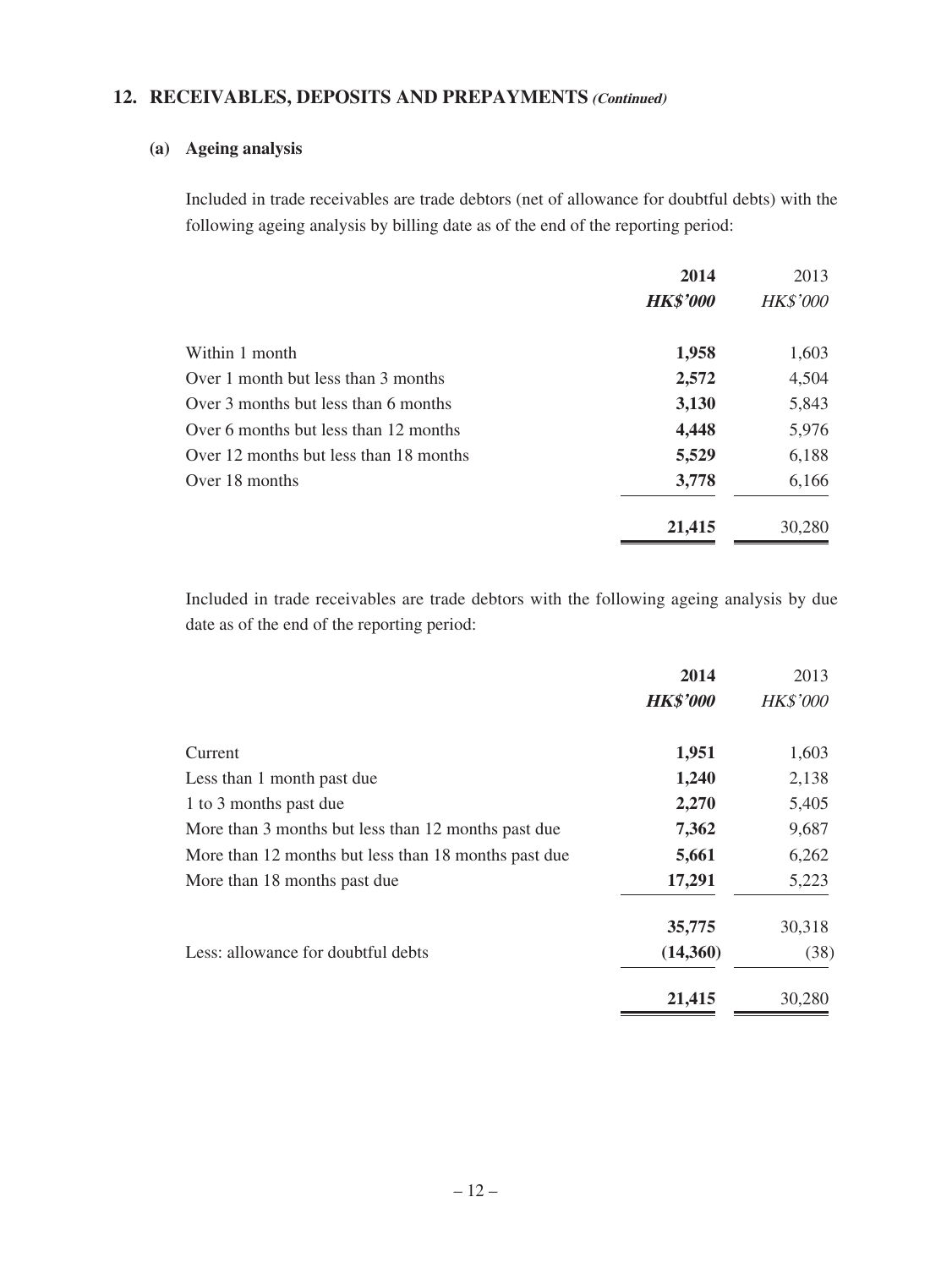### **12. RECEIVABLES, DEPOSITS AND PREPAYMENTS (Continued)**

#### **(b) Trade receivables that are not impaired**

The ageing analysis of trade receivables that are neither individually nor collectively considered to be impaired are as follows:

|                                                      | 2014            | 2013            |
|------------------------------------------------------|-----------------|-----------------|
|                                                      | <b>HK\$'000</b> | <b>HK\$'000</b> |
| Neither past due nor impaired                        | 618             | 1,603           |
| Less than 1 month past due                           | 459             | 2,138           |
| 1 to 3 months past due                               | 732             | 5,405           |
| More than 3 months but less than 12 months past due  | 437             | 9,686           |
| More than 12 months but less than 18 months past due |                 | 6,259           |
| More than 18 months past due                         |                 | 5,189           |
|                                                      | 1,628           | 28,677          |
|                                                      | 2,246           | 30,280          |

Trade receivables that were neither past due nor impaired relate to customers for whom there was no recent history of default. Trade receivables that were past due but not impaired relate to a number of independent customers that have a good repayment track record with the Group. Based on past experience, management believes that no impairment allowance is necessary in respect of these balances as there has not been a significant change in credit quality and the balances are still considered fully recoverable. The Group does not hold any collateral over these balances.

In particular, the trade receivables (before provision) as at 31 December 2014 included amounts due from a mobile network operator in China ("that MNO") which is a subsidiary of a company listed on the Main Board of the Stock Exchange and the New York Stock Exchange and the outstanding amount was approximately HK\$33,317,000, of which HK\$6,918,000, HK\$5,652,000 and HK\$17,149,000 fell into "More than 3 months but less than 12 months past due", "More than 12 months but less than 18 months past due" and "More than 18 months past due", respectively. The credit terms of 30 days were granted by the Group to that MNO as it is in line with the credit policy of the Group whilst the delay in settlement by that MNO renders the actual credit period longer than the contractual credit period. Taking into account of the above and in accordance with the Group's provisioning for doubtful debts on trade receivables, the Group made a provision for impairment loss on trade receivables of HK\$14,219,000 for the year ended 31 December 2014 (2013: HK\$ Nil).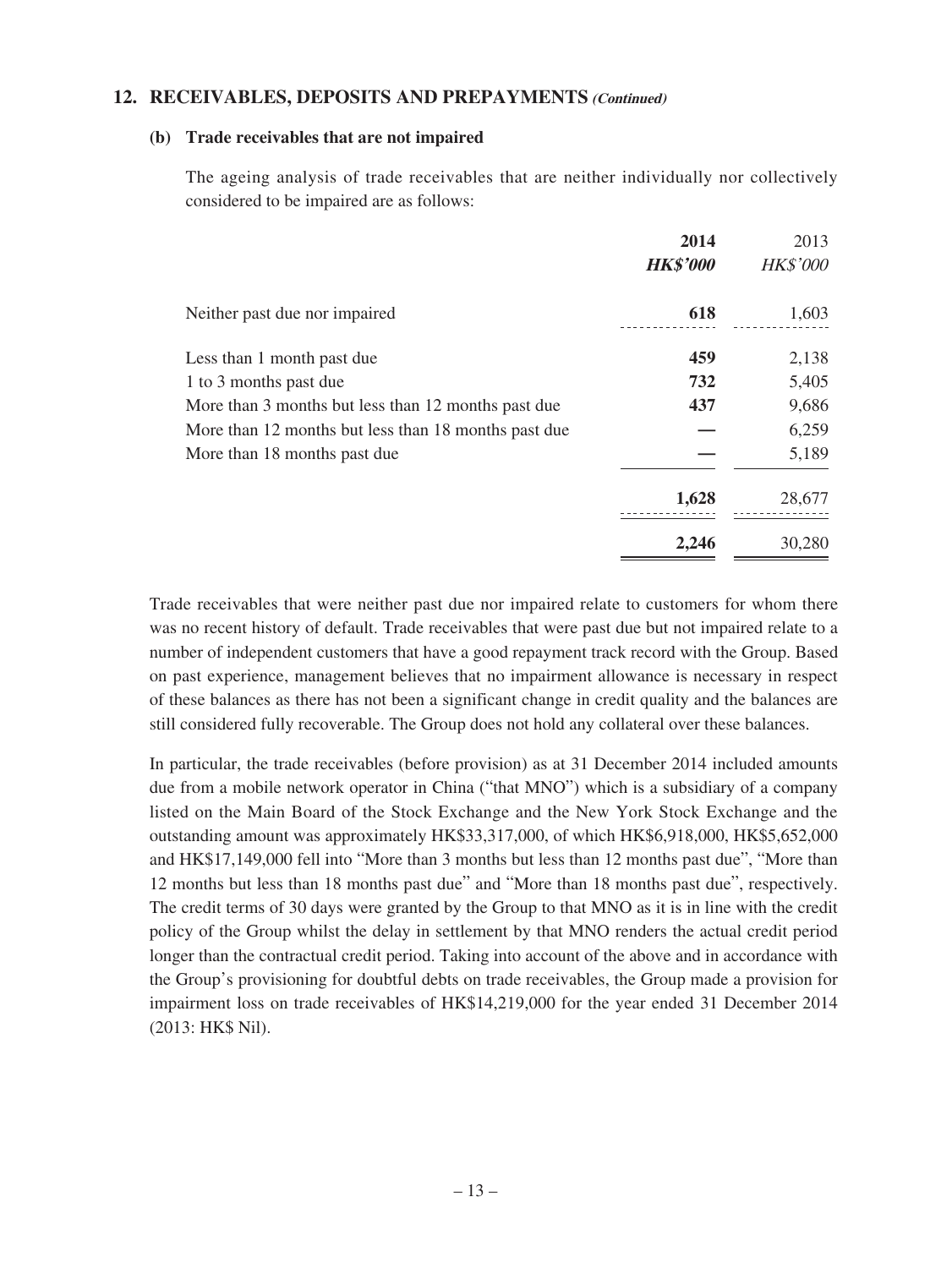### **13. CASH AT BANK AND IN HAND**

|                                                            | 2014            | 2013            |
|------------------------------------------------------------|-----------------|-----------------|
|                                                            | <b>HK\$'000</b> | <b>HK\$'000</b> |
| Deposits with banks                                        | 59,750          | 31,479          |
| Cash at bank                                               | 6,474           | 20,749          |
| Cash in hand                                               | 11              | 22              |
| Fixed deposits – maturity over three months at acquisition | 46,205          | 73,979          |
|                                                            | 112,440         | 126,229         |

# **14. PAYABLES AND ACCRUALS**

|                             | 2014<br><b>HK\$'000</b> | 2013<br><b>HK\$'000</b> |
|-----------------------------|-------------------------|-------------------------|
| Trade payables              | 3,212                   | 3,752                   |
| Other payables and accruals | 4,442                   | 3,701                   |
|                             | 7,654                   | 7,453                   |

Included in trade and other payables are trade creditors with the following ageing analysis by transaction date as of the end of the reporting period:

|                                     | 2014            | 2013            |
|-------------------------------------|-----------------|-----------------|
|                                     | <b>HK\$'000</b> | <b>HK\$'000</b> |
| Within 1 month                      | 2,060           | 1,244           |
| Over 1 month but less than 3 months | 1,152           | 2,508           |
|                                     | 3,212           | 3,752           |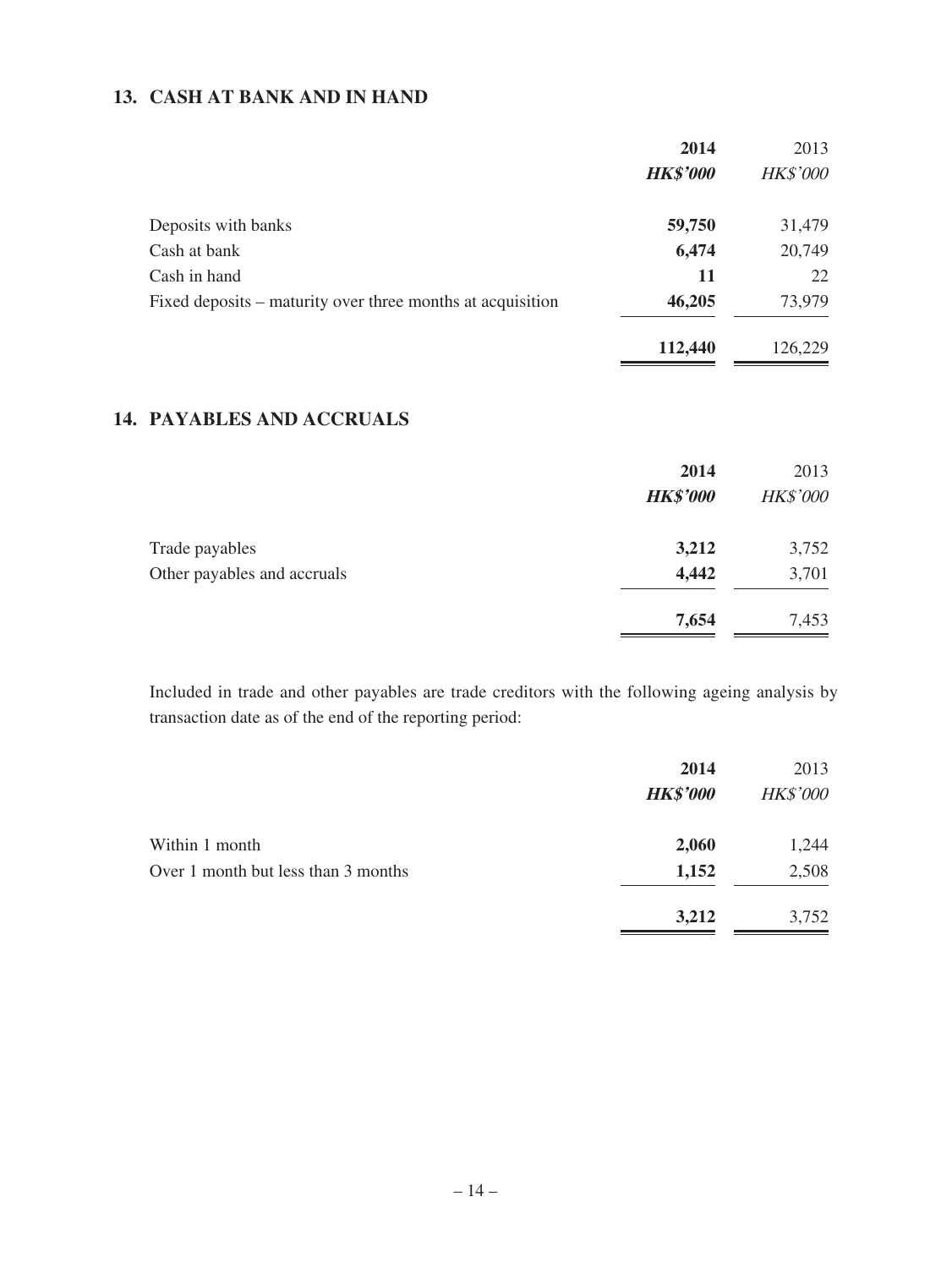#### **15. COMMITMENTS**

(a) Capital commitments outstanding at 31 December 2014 not provided for in the financial statements were as follows:

|                | 2014<br><b>HK\$'000</b> | 2013<br><b>HK\$'000</b> |
|----------------|-------------------------|-------------------------|
| Contracted for | <b>330</b>              | 735                     |

(b) At 31 December 2014, the total future minimum lease payments under non-cancellable operating leases are payable as follows:

|                                   | 2014<br><b>Transmission</b>          |                          | 2013                          |                          |
|-----------------------------------|--------------------------------------|--------------------------|-------------------------------|--------------------------|
|                                   |                                      |                          |                               | Transmission             |
|                                   | <b>Properties</b><br><b>HK\$'000</b> | lines<br><b>HK\$'000</b> | Properties<br><b>HK\$'000</b> | lines<br><b>HK\$'000</b> |
| Within 1 year<br>After 1 year but | 996                                  | 735                      | 528                           | 604                      |
| within 5 years                    | 1,992                                | 264                      |                               | 90                       |
|                                   | 2,988                                | 999                      | 528                           | 694                      |

The Group is the lessee in respect of a number of properties and transmission lines held under operating lease agreements. The leases typically run for an initial period of one to three years (2013: one to three years), with an option to renew the lease when all terms are renegotiated. None of the leases includes contingent rentals.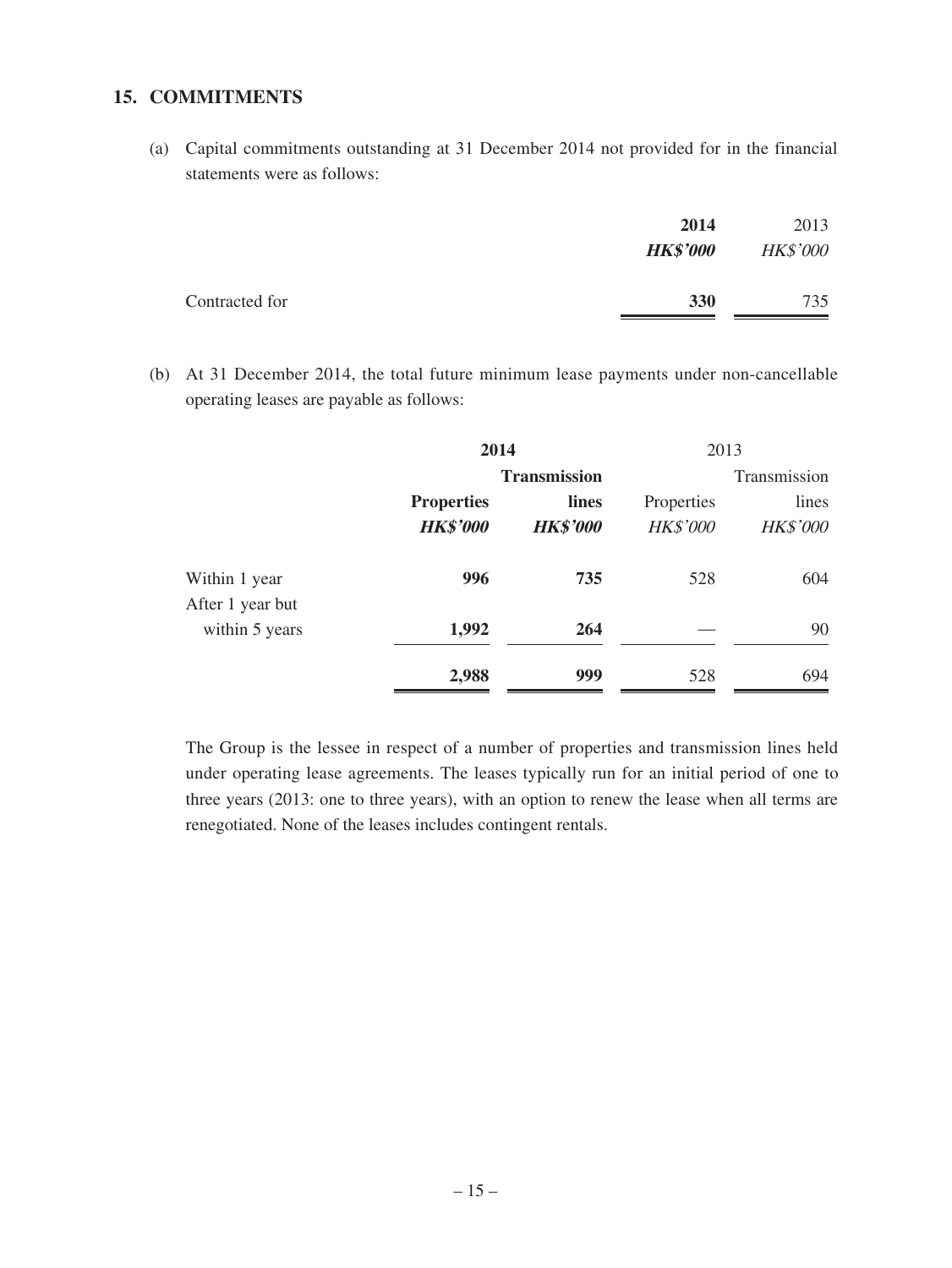### **MANAGEMENT DISCUSSION AND ANALYSIS**

#### **BUSINESS REVIEW**

The Group is a mobile virtual network operator ("MVNO") which is principally engaged in the provision of mobile phone services. The Group does not have its own telecommunications network infrastructure and its business mainly involves trading of airtime sourced from two mobile network operators ("MNOs") in Hong Kong and one MNO in the People's Republic of China ("the PRC"), and subsequently sold the airtime through different channels and in various forms to users, dealers or the MNOs. The Group's mobile phone services include "One Card Multiple Number" service and Hong Kong local mobile phone services. The Group also provides services including the resale of airtime to MNOs, telesales dealership services and other services.

Performance of the Group was weakened for the year ended 31 December 2014 comparing to the year ended 31 December 2013. The monthly average number of activated phone numbers decreased by approximately 44.0% to 106,773 in the year ended 31 December 2014 when compared to the year ended 31 December 2013 and the total number of activated phone numbers decreased by approximately 10.9% to 111,596 as of 31 December 2014 compared to 125,273 as of 31 December 2013.

The Group continued to face difficulties in the highly competitive mobile services industry particularly in the data access services and mobile communications applications. The increased popularity of smart phone devices also led to a rapid growth of alternative means of communications (e.g. social networking applications) which had reduced the usage for traditional voice and short message services. The average revenue per user ("ARPU") of the Group showed a decreasing trend and the ARPU of the Group was approximately HK\$17.2 for the year ended 31 December 2014, lower than approximately HK\$21.6 for the last corresponding year.

The volume of the Group's airtime sold decreased from approximately 191.3 million minutes for the year ended 31 December 2013 to approximately 91.5 million minutes for the year ended 31 December 2014. The revenue derived from the provision of "One Card Multiple Number" service, Hong Kong local mobile phone services and resale of airtime to MNOs decreased from approximately HK\$50.3 million to approximately HK\$22.6 million during the same period. The Group's revenue per minute of airtime sold decreased from approximately HK\$0.26 for the year ended 31 December 2013 to approximately HK\$0.25 for the year ended 31 December 2014.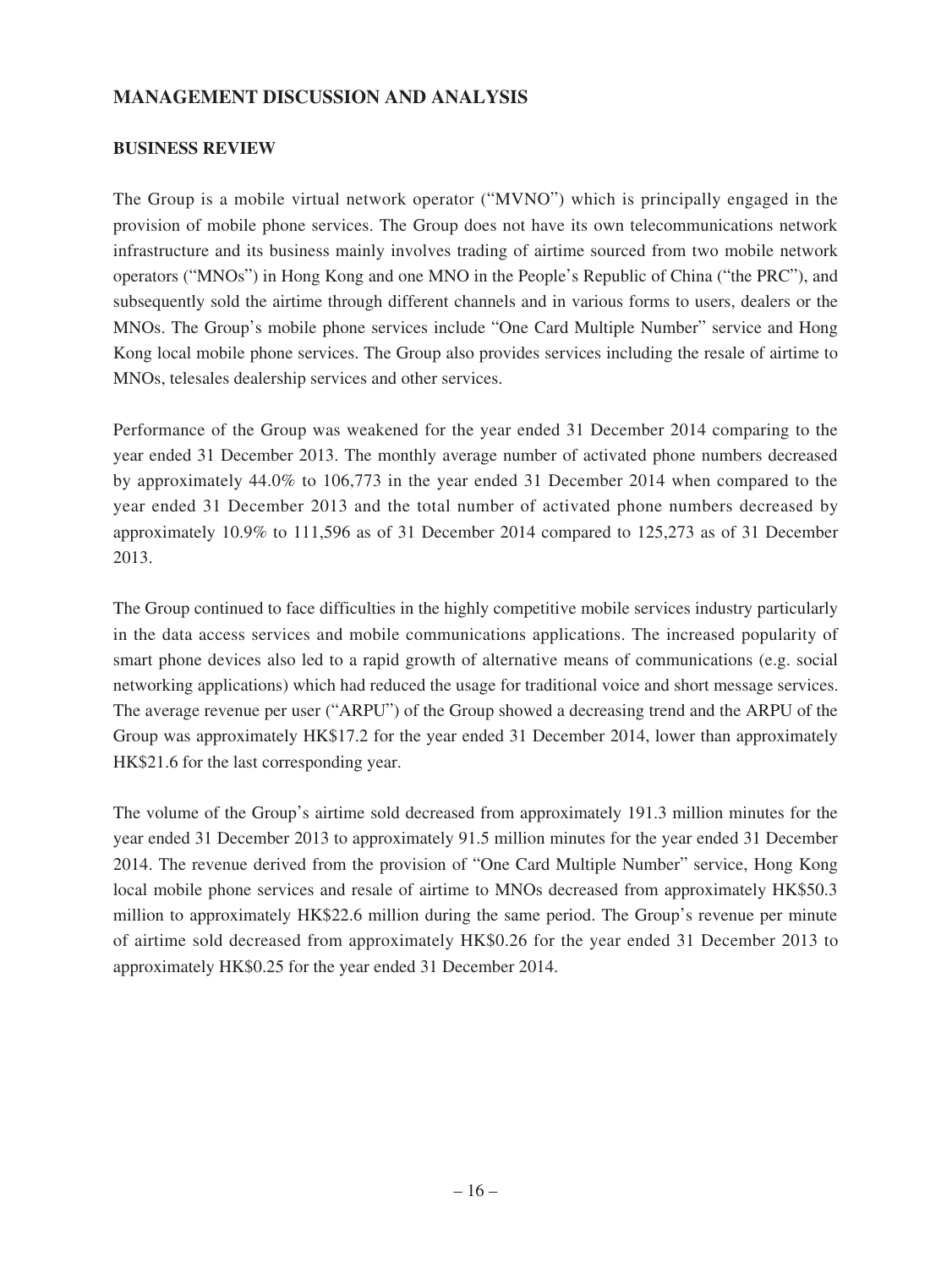#### **FINANCIAL REVIEW**

#### **Turnover**

For the year ended 31 December 2014, the turnover of the Group decreased to approximately HK\$22,680,000 compared to approximately HK\$50,882,000 for the last corresponding year, represented a decrease of approximately 55.4%. The decrease in turnover was mainly attributable to the decrease in the monthly average number of activated phone numbers and decrease of airtime usage by users.

#### **Cost of Sales**

The Group's cost of sales decreased by approximately 19.0% to approximately HK\$20,324,000 for the year ended 31 December 2014 compared to approximately HK\$25,106,000 for the last corresponding year. The cost of sales in respect of the provision of mobile phone services and resale of airtime to MNOs decreased by approximately 17.5% compared to last corresponding year. Such decrease was mainly due to the decrease of airtime usage by users. The cost of sales in respect of the provision of telesales dealership services decreased by approximately 89.8% compared to last corresponding year, which was in line with the decrease in the revenue derived from the provision of telesales dealership services.

#### **Gross Profit**

The gross profit of the Group for the year ended 31 December 2014 decreased to approximately HK\$2,356,000 when compared to approximately HK\$25,776,000 for the last corresponding year and the gross profit margin decreased to 10.4% for the year ended 31 December 2014 from 50.7% for the last corresponding year. The decline in gross profit and gross profit margin was mainly attributable to the decrease of airtime usage by users and the increase of average unit cost of Hong Kong airtime resulting from the requirement to satisfy the minimum monthly airtime purchase amount adopted by two MNOs.

#### **Other Revenue**

The Group's other revenue for the year ended 31 December 2014 increased to approximately HK\$2,365,000 when compared to approximately HK\$613,000 for the last corresponding year. The increase was mainly attributable to the increase of interest income from bank deposits.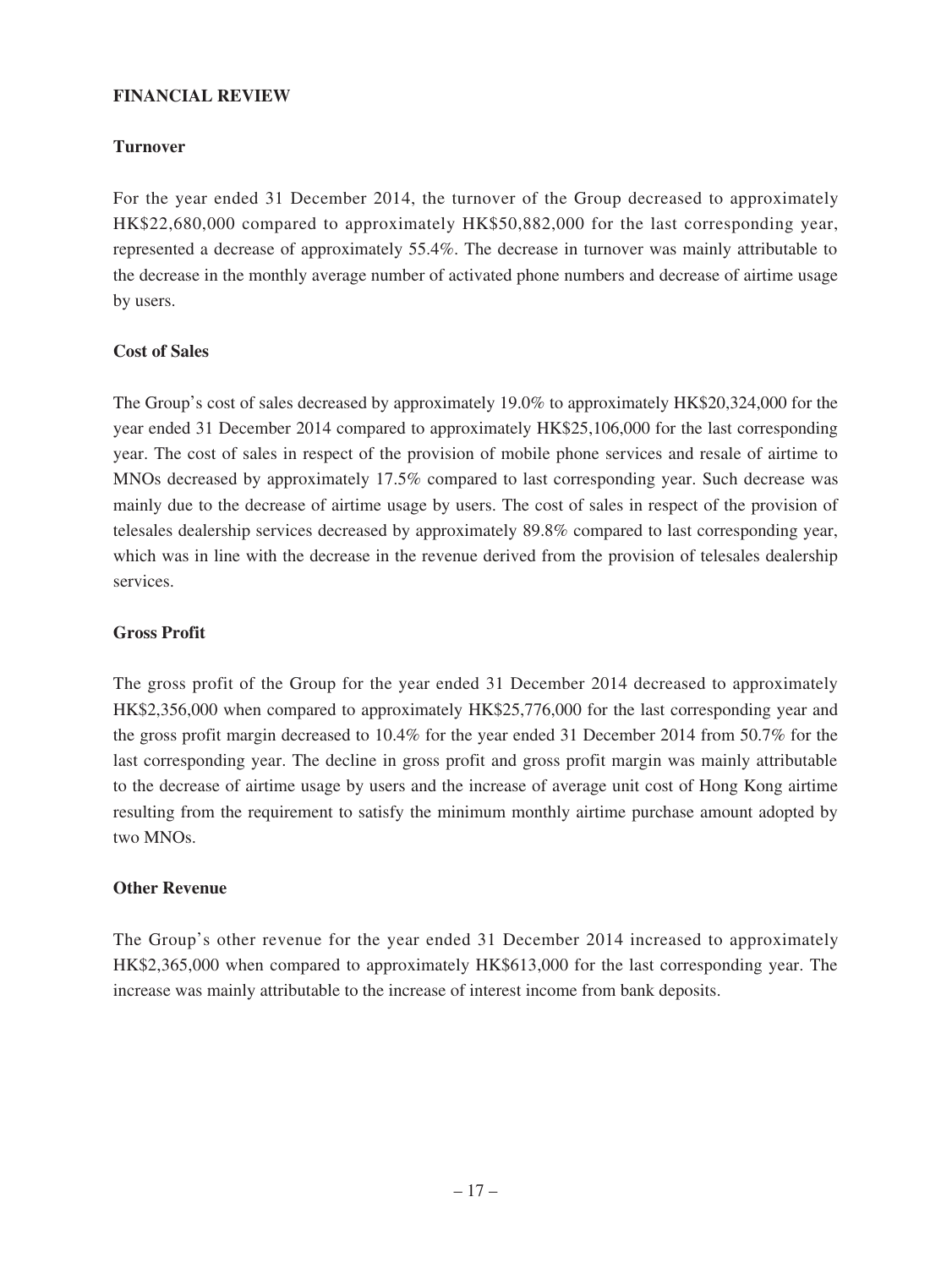#### **Administrative and Other Operating Expenses**

The Group's administrative and other operating expenses for the year ended 31 December 2014 decreased by approximately 9.9% to approximately HK\$13,112,000 compared to approximately HK\$14,555,000 for the last corresponding year.

#### **Provision for Impairment Loss on Trade Receivables**

During the year ended 31 December 2014, the Group has made a provision for impairment loss on trade receivables of approximately HK\$14,322,000 in accordance with the Group's policy in provision for doubtful debts. Details are set out in note 12 of this announcement.

#### **Income Tax**

The Group's income tax for the year ended 31 December 2014 decreased by approximately 29.7% to approximately HK\$1,570,000 when compared to approximately HK\$2,234,000 for the last corresponding year. The decrease was mainly attributed to the decrease in operating profit.

#### **(Loss)/Profit Attributable to Shareholders**

The Group recorded a loss attributable to equity shareholders of the Company for the year ended 31 December 2014 of approximately HK\$24,940,000 while it recorded a profit attributable to equity shareholders of the Company of approximately HK\$10,081,000 for the last corresponding year. The loss was mainly due to significant decrease in turnover and recognition of provision for impairment loss on trade receivables during the year.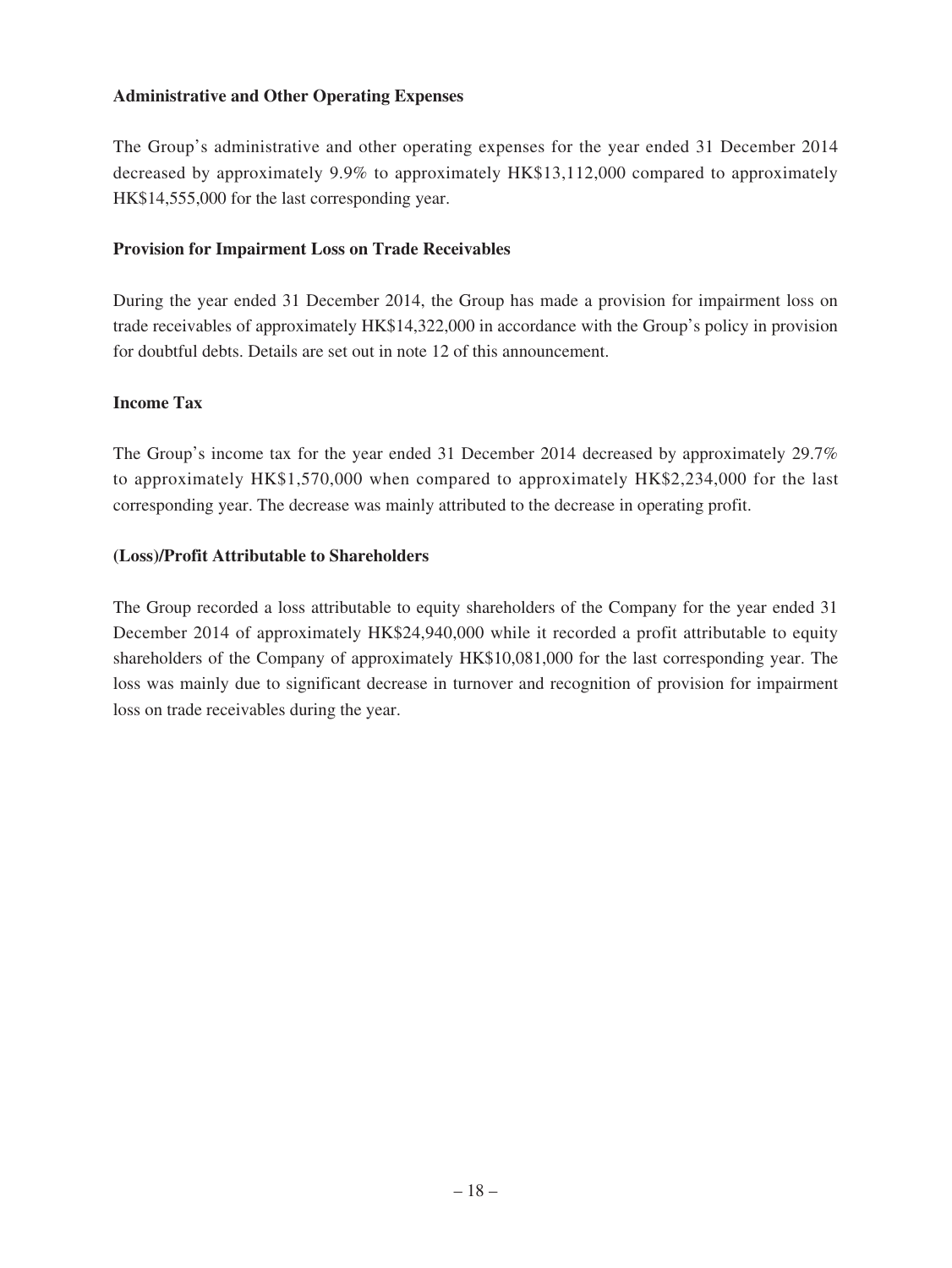### **BUSINESS OUTLOOK**

On 13 January 2015, the Group announced that it is under negotiations with a MNO in the People's Republic of China ("PRC") for the continuance of the contractual relationship for providing airtime to the Group in the PRC. If such negotiations prove unsuccessful and the Group fails to find a replacement service provider of airtime in the PRC, the Group may encounter significant difficulties or may not be able to sustain its "One Card Multiple Number" service. As of the date of this announcement, the negotiation process has not yet been completed. To sustain the Group's telecommunications business, the Group will continue to seek opportunities in existing business to expand its customer base and operations by means of broadening the scope of services and enhancing the standard of services provided to target customers so that it can increase its appeal to new customers and expand its customer base.

In response to the changes in the traditional voice and short message services business in the mobile telecommunications market, we need to adjust our way of thinking and deliver innovative services, so that we could transform the challenges into driving force and provide customers with services that better fulfill their practical needs. Going forward into the year of 2015, we intend to launch several new mobile and roaming services to align with the developing trends of mobile internet and promote strategic transformation and reform and innovation.

### **1. OTA CARD**

OTA Card is a new generation of "3Gmate" telecommunication service provided by the Group. Through the two core technologies of air-issuing and APP writing, users will not need to buy extra SIM cards. A single CA-SIM card can load with multiple phone numbers, enjoying the favorable local call charging and traffic rate. With the value-added service platform, users can really travel around and connect to the world. Users can receive free traffic, credits, coupons and so on. The authentication and encryption functions of CA-SIM card can provide to the outbound traveling users better value-added services like Mzone network, O2O business in their destinations, ticket booking service and so on.

With the APP application and the CA-SIM authenticated identity, users can have access to the local telecommunication service, saving the tedious account opening procedure and making communication more convenient. The multiple number function of the APP includes account opening, card re-issuing and number switching. And through the APP, users can check their account, pay for the phone bill or charge their account.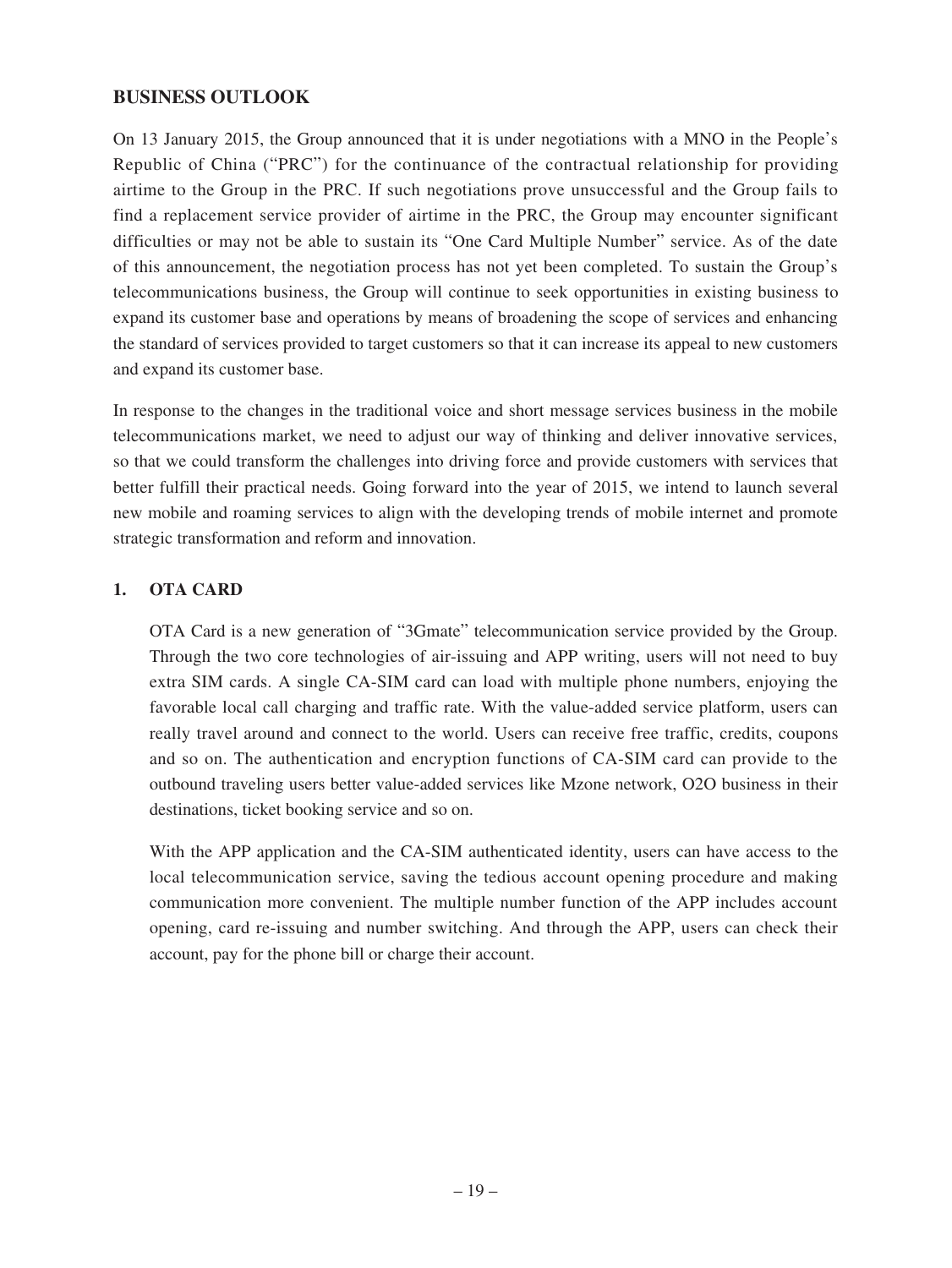### **2. NEW SERVICE NAMED "DIRECTEL"**

The "Directel" is an innovated integration of mobile Internet and traditional PSTN network, using the APP on the mobile phone end to accomplish the basic telephone function and meet the customized requirements of mobile Internet telecommunication for the users. It can promote different telecommunication service provider to integrate their services (not only includes HK service providers, but also can provide access to overseas telecommunication service providers to achieve non-standard cross border telecommunication service), so as to realize one APP with multiple affiliated phone numbers, saving money for the user and bring new telecom experience.

### **3. PRIVATE PHONEBOOK**

Private phonebook is a personal communication management software with CA core technology (including CA-SIM card's hardware certificate and software certificate), mainly helping users to accomplish all functions that are based on security factors, such as the business card or phonebook management, the encrypted local or cloud storage of phonebook, prevention of malwares' access to the phonebook, encryption of the telephone communication and so on.

Apart from the above, the Group will continue to look for potential opportunities to diversify its business scope and we believe that the new business will drive a new phase of growth in 2015.

# **CAPITAL STRUCTURE**

As at 31 December 2014, the Group had no outstanding loan or borrowing, and the gearing ratio (being ratio of total long term borrowings to equity) was therefore inapplicable.

On 30 April 2014, the Company entered into a warrant subscription agreement (the 'Warrant Subscription Agreement") with an independent third party (the "Subscriber'') in relation to the subscription of a total of 200,000,000 unlisted warrants (the 'Warrant(s)") by the Subscriber at the issue price of HK\$0.01 per unit of Warrants (the "Warrant Subscriptions"). On 29 May 2014, the conditions set out in the Warrant Subscription Agreement have been fulfilled and completion of the Warrant Subscriptions took place. The net proceeds from the Warrant Subscriptions (after expenses of approximately HK\$346,000) were approximately HK\$1,654,000.

As at 31 December 2014, total equity attributable to equity holders of the Company amounted to approximately HK\$139,417,000 (31 December 2013: approximately HK\$162,703,000).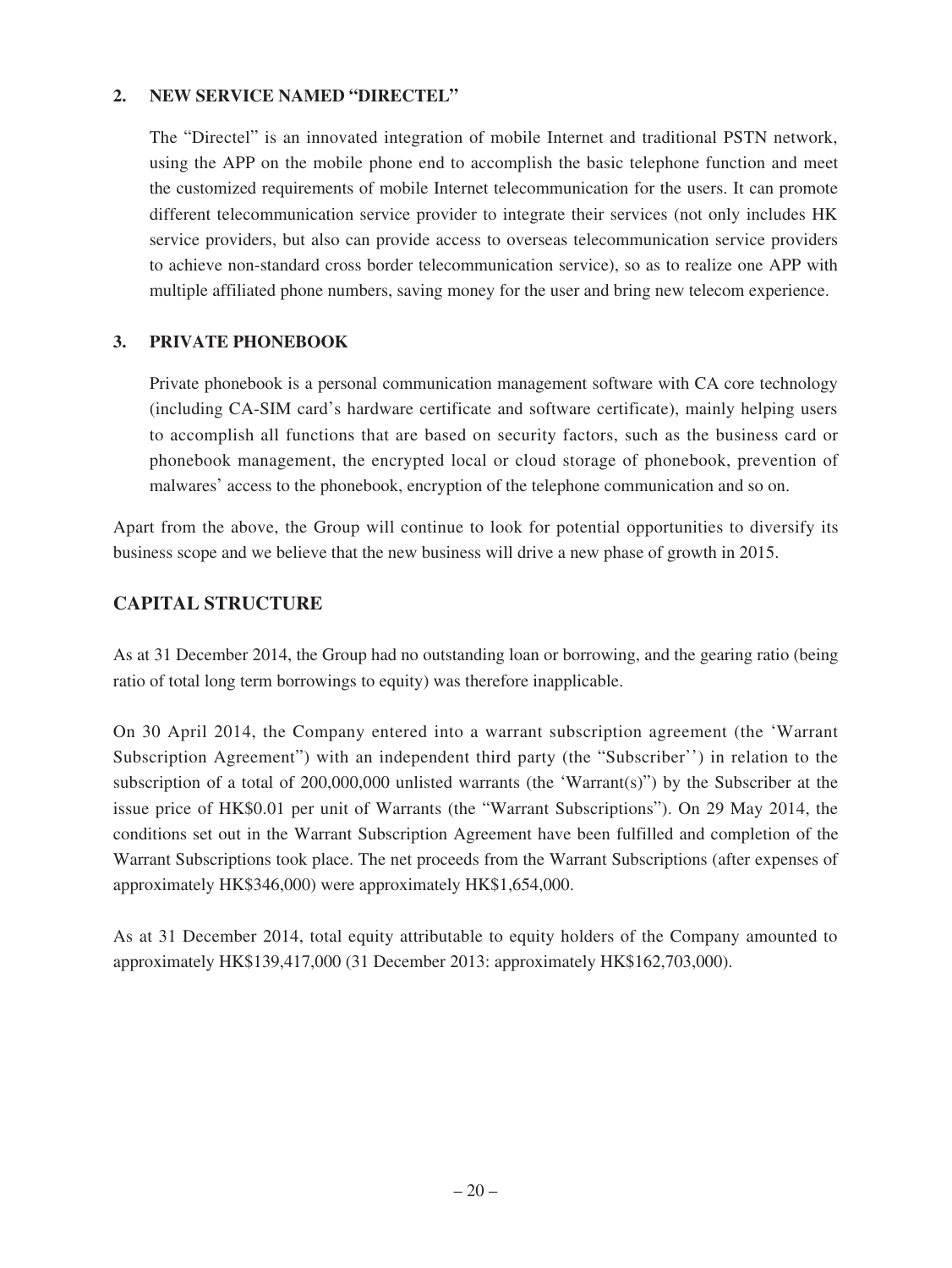# **LIQUIDITY AND FINANCIAL RESOURCES**

The Group normally finances its operations with internally generated cash flows and capital contribution from shareholders. As at 31 December 2014, the Group had net current assets of approximately HK\$134,229,000 (31 December 2013: approximately HK\$156,813,000), including cash at bank and in hand of approximately HK\$112,440,000 (31 December 2013: approximately HK\$126,229,000). The current ratio was 18.3 as at 31 December 2014, lower than 22.0 as at 31 December 2013.

## **FOREIGN EXCHANGE EXPOSURE**

The Group is exposed to currency risk primarily through sales and purchases which give rise to receivables, payables and cash balances that are denominated in a foreign currency, i.e. a currency other than the functional currency of the operations to which the transactions relate. The currencies giving rise to this risk are primarily Renminbi ("RMB") and United States dollars ("US\$"). The Group currently does not have hedging policy in respect of the foreign currency risk. However, management monitors the related foreign currency risk exposure closely and will consider hedging significant foreign currency risk exposure should the need arise. As at 31 December 2014, the Group did not have any derivatives for hedging against the exchange rate risk.

### **PLEDGE OF ASSETS**

As at 31 December 2014, the Group did not have any pledges on its assets.

# **CONTINGENT LIABILITIES**

Elitel Limited, a wholly owned subsidiary of the Company, has previously failed to register as a non-Hong Kong company within the prescribed time limit under Part XI of the Hong Kong Companies Ordinance, that is, within one month of establishment of the place of business in Hong Kong in November 2002. Elitel Limited has subsequently notified the Companies Registry regarding such matter and rectified the late registration in October 2009.

As at the date of this announcement, there is a possibility that the Companies Registry may still take action against Elitel Limited in relation to the late registration and that Elitel Limited may be subject to a penalty in this respect, though no action has been taken by the Companies Registry against Elitel Limited to date. During the year ended 31 December 2014, no action has been taken against the Group by the Companies Registry in respect of this matter.

The Group did not recognise any provision in respect of the abovementioned issue as the amount of the obligation cannot be measured with sufficient reliability.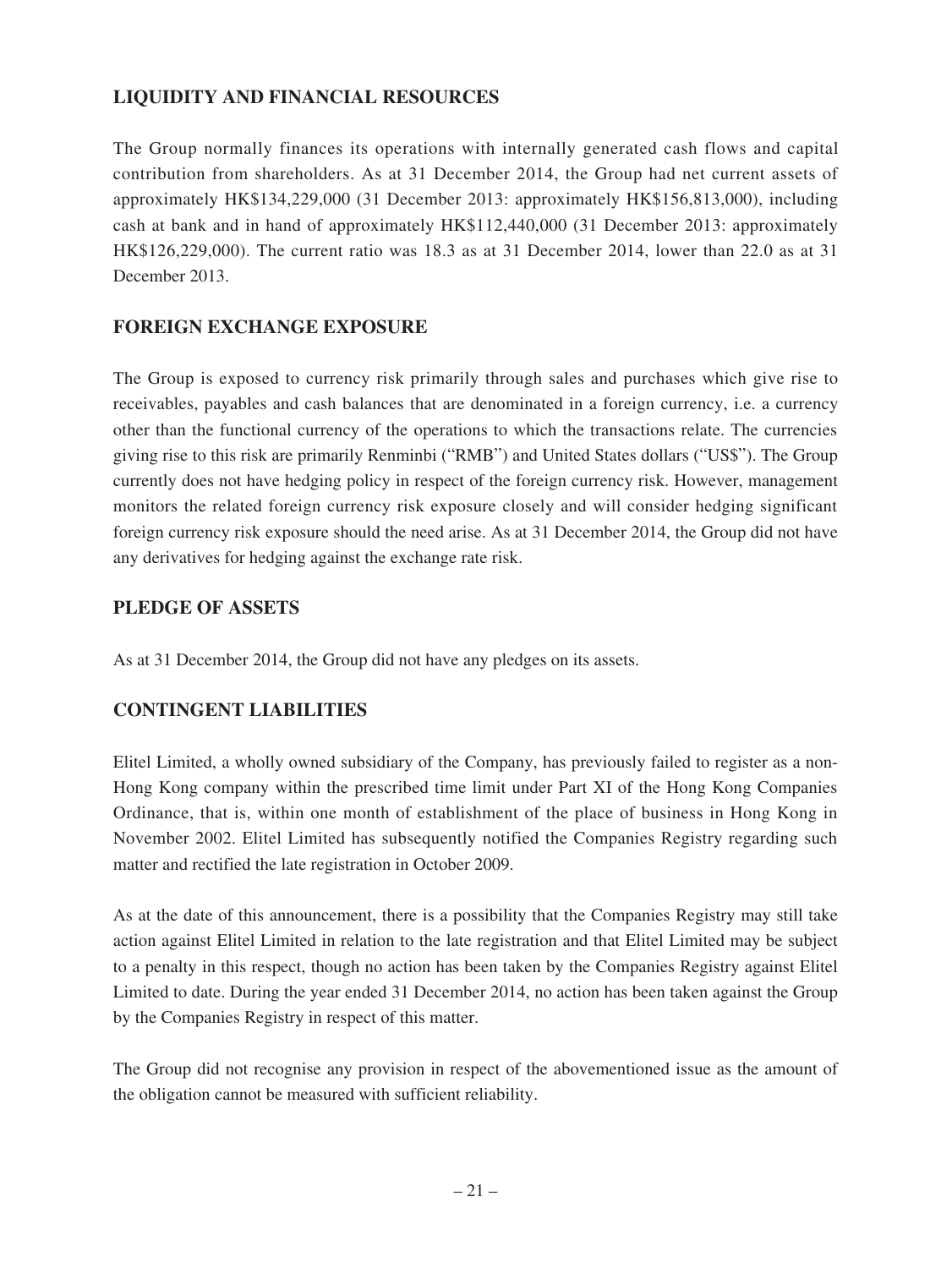## **SIGNIFICANT ACQUISITION, DISPOSAL OR INVESTMENT**

The Group did not have any material acquisition and disposals of subsidiaries and affiliated companies, and investment during the year under review.

### **STAFF AND REMUNERATION POLICY**

As at 31 December 2014, the Group had 12 employees (2013: 13 employees). Remuneration is determined with reference to market terms and the performance, qualification and experience of individual employee. Year-end bonus based on individual performance will be paid to employees as recognition of and reward for their contributions. Other benefits include medical insurance, share option scheme and contributions to statutory mandatory provident fund scheme to its employees in Hong Kong.

### **DIVIDENDS**

The Board does not recommend the payment of a final dividend for the year ended 31 December 2014 (2013: Nil).

## **SUBSCRIPTION OF WARRANTS**

On 30 April 2014, the Company entered into a warrant subscription agreement (the "Warrant Subscription Agreement") with an independent third party (the "Subscriber") in relation to the subscription of a total of 200,000,000 unlisted warrants (the "Warrant(s)") by the Subscriber at the issue price of HK\$0.01 per unit of Warrants (the "Warrant Subscriptions"). The Warrants entitle the Subscriber to subscribe in cash for in aggregate of 200,000,000 shares in the Company at the subscription price of HK\$0.1648 per new share (subject to anti-dilutive adjustment) for a period of 60 months commencing from the date of issue of the Warrants. Each Warrant carries the right to subscribe for one new ordinary share in the Company. On 29 May 2014, the conditions set out in the Warrant Subscription Agreement have been fulfilled and completion of the Warrant Subscriptions took place. The net proceeds from the Warrant Subscriptions (after expenses of approximately HK\$346,000) were approximately HK\$1,654,000. No warrants were exercised during the year ended 31 December 2014.

# **CLOSURE OF REGISTER OF MEMBERS**

The register of members will be closed from 5 May 2015 to 7 May 2015, both days inclusive. In order to ascertain the members' entitlement to the attendance of the forthcoming annual general meeting of the Company, all share transfers documents accompanied by the relevant share certificates must be lodged with the Company's branch share registrar and transfer office in Hong Kong, namely Tricor Investor Services Limited at Level 22, Hopewell Centre, 183 Queen's Road East, Hong Kong not later than 4:30 p.m. on 4 May 2015.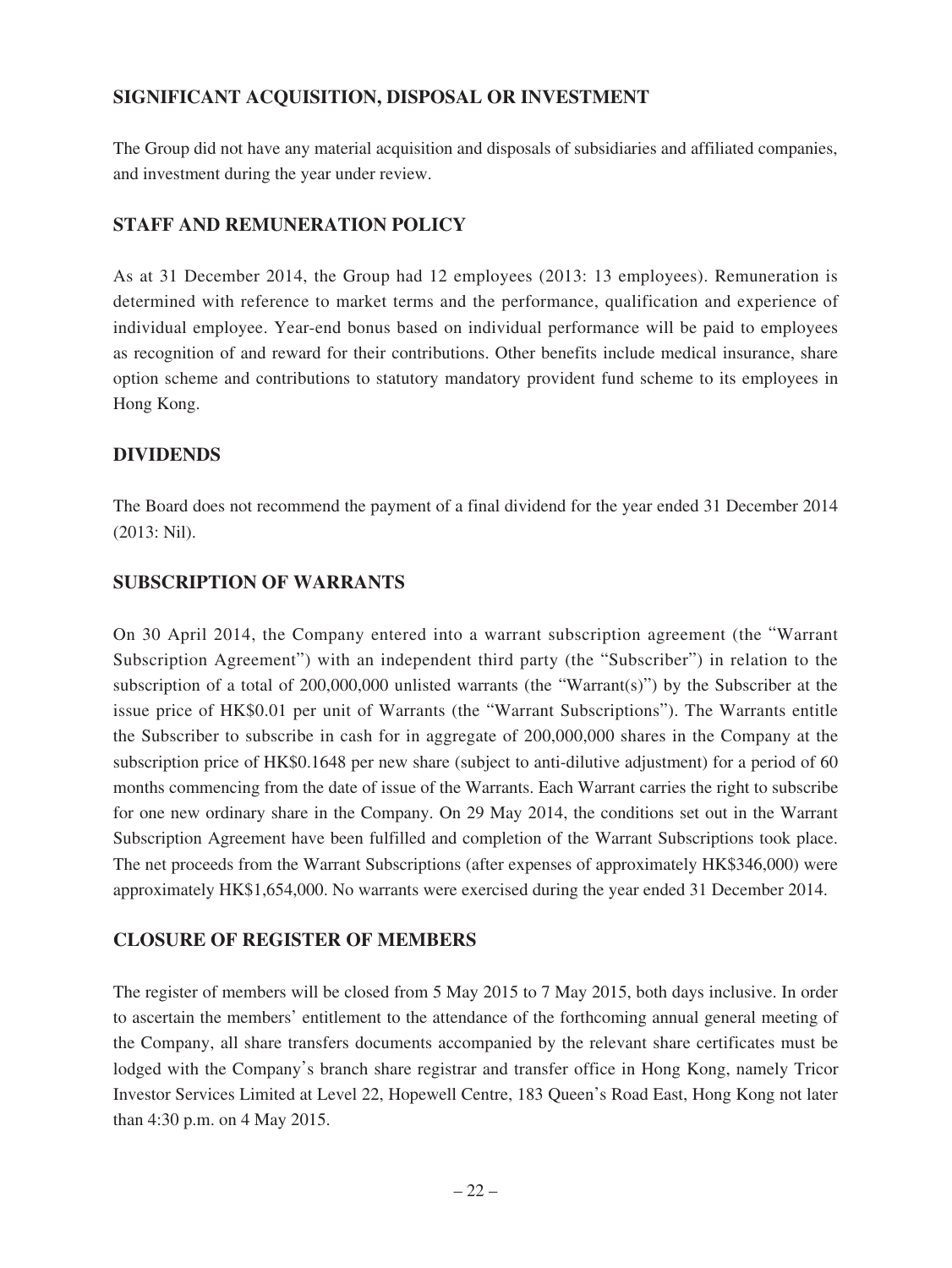# **DIRECTORS' RIGHT TO ACQUIRE SHARES OR DEBENTURES**

Save as disclosed in this announcement, during the year ended 31 December 2014, there was no rights to acquire benefits by means of the acquisition of shares in or debentures of the Company or of any other body corporate granted to any Directors or their respective spouse or children under 18 years of age, or were any such rights exercised by them; or was the Company, its holding company or any of its subsidiaries a party to any arrangements to enable the Directors, their respective spouse or children under 18 years of age to acquire such rights in the Company or any other body corporate.

### **SHARE OPTION SCHEME**

The Company has conditionally adopted the share option scheme in the written resolutions of the shareholders of the Company passed on 20 May 2010 (the "Share Option Scheme").

The Share Option Scheme became unconditional after the listing of the Company's shares on GEM on 2 June 2010. The Company did not grant or cancel any options under the Share Option Scheme any time during the year, and as at 31 December 2014, there was no outstanding share option under the Share Option Scheme.

### **COMPLIANCE WITH THE CORPORATE GOVERNANCE CODE**

The Company has committed to maintaining high standards of corporate governance to protect the interests of the shareholders of the Company. During the year ended 31 December 2014, the Company has complied with the code provisions as set out in the Corporate Governance Code and Corporate Governance Report (the "CG Code") contained in Appendix 15 to the GEM Listing Rules.

### **MODEL CODE FOR DIRECTORS' SECURITIES TRANSACTIONS**

The Company has adopted the required standard of dealings as set out in Rules 5.48 to 5.67 of the GEM Listing Rules as the code of conduct regarding securities transactions by directors in securities of the Company. Having made specific enquiry of all Directors, the Directors have confirmed that they have complied with the required standard of dealings as set out in the adopted code of conduct regarding securities transactions by directors.

### **PURCHASE, SALE OR REDEMPTION OF THE COMPANY'S SHARES**

During the year ended 31 December 2014, neither the Company nor any of its subsidiaries has purchased, sold or redeemed any share of the Company.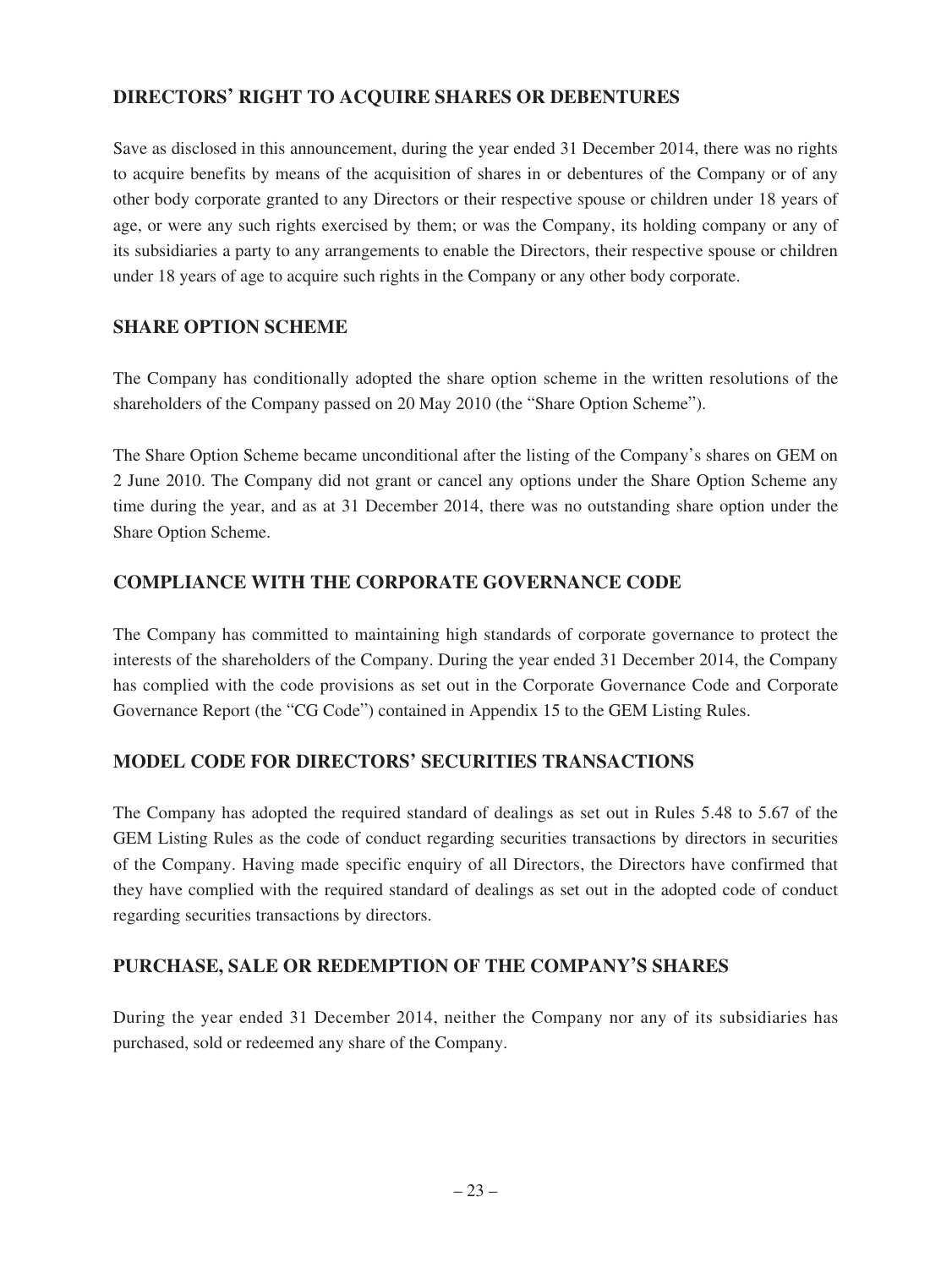### **COMPETING INTERESTS**

During the year ended 31 December 2014, save as disclosed below, none of the Directors or controlling shareholders of the Company nor their respective associates is considered to have interests in a business that competes or is likely to compete, either directly or indirectly, with the businesses of the Group other than those businesses where the Directors have been appointed or were appointed as directors to represent the interests of the Company and/or the Group.

Directel Limited, a company incorporated in the Cayman Islands, is held as to 50% and 50% by Mr. Li Kin Shing, a non-executive Director, the chairman of the Company, a controlling shareholder and a substantial shareholder of the Company, and Ms. Kwok King Wa, a controlling shareholder and a substantial shareholder of the Company and the spouse of Mr. Li Kin Shing, respectively. According to the GEM Listing Rules, Directel Limited is an associate of Mr. Li Kin Shing and Ms. Kwok King Wa and thus a connected person.

Directel Limited is the legal and beneficial owner of the RF-SIM intellectual property rights in Hong Kong and Macau. Further, Directel Limited is the licensee of the operation rights of RF-SIM in markets other than the PRC in addition to its owned RF-SIM intellectual property rights in Hong Kong and Macau and it has the right to grant licences of the operation rights of RF-SIM intellectual property rights to others in markets other than the PRC. There is a risk that such services provided by Directel Limited may compete with the services provided by the Group as Directel Limited is expected to grant licences of the operation rights of RF-SIM intellectual property rights in other regions in the future.

International Elite Ltd. ("IEL") is a company incorporated in the Cayman Islands and a listed company on the Main Board of the Stock Exchange with Mr. Li Kin Shing and Ms. Kwok King Wa as controlling shareholders. According to the GEM Listing Rules, IEL is an associate of Mr. Li Kin Shing and Ms. Kwok King Wa and thus a connected person. Sunward Telecom Limited ("Sunward Telecom") and its wholly-owned subsidiaries (collectively, the "Sunward Group") are wholly-owned subsidiaries of IEL. The Sunward Group, as a whole, is principally engaged in (i) the research and development, production and sales of RF-SIM products; and (ii) licensing of the RF-SIM operations rights in markets other than Hong Kong and Macau.

The Directors confirm that as China-Hongkong Telecom Limited, a wholly-owned subsidiary of the Company, has obtained the exclusive licence of the operation rights of RF-SIM intellectual property rights in Hong Kong and Macau and since the services provided by the Group are mainly in Hong Kong and Macau, there will be no direct competition between the services provided by Directel Limited, which are in territories other than the PRC, Hong Kong and Macau. There will also be no direct competition between the services provided by IEL, which its strategy is to concentrate on the application of the RF-SIM intellectual property rights in the PRC. Nevertheless, Mr. Li Kin Shing, Ms. Kwok King Wa and Directel Limited (as Covenantors) executed a deed of non-competition undertaking in favour of the Company on 24 May 2010 pursuant to which the Covenantors have undertaken to the Company inter alia, that (i) the Covenantors shall not, directly or indirectly, engage in, invest in, participate in, or attempt to participate in, whether on his/her/its own account or with each other or in conjunction with or on behalf of any person or company, any business which will or may